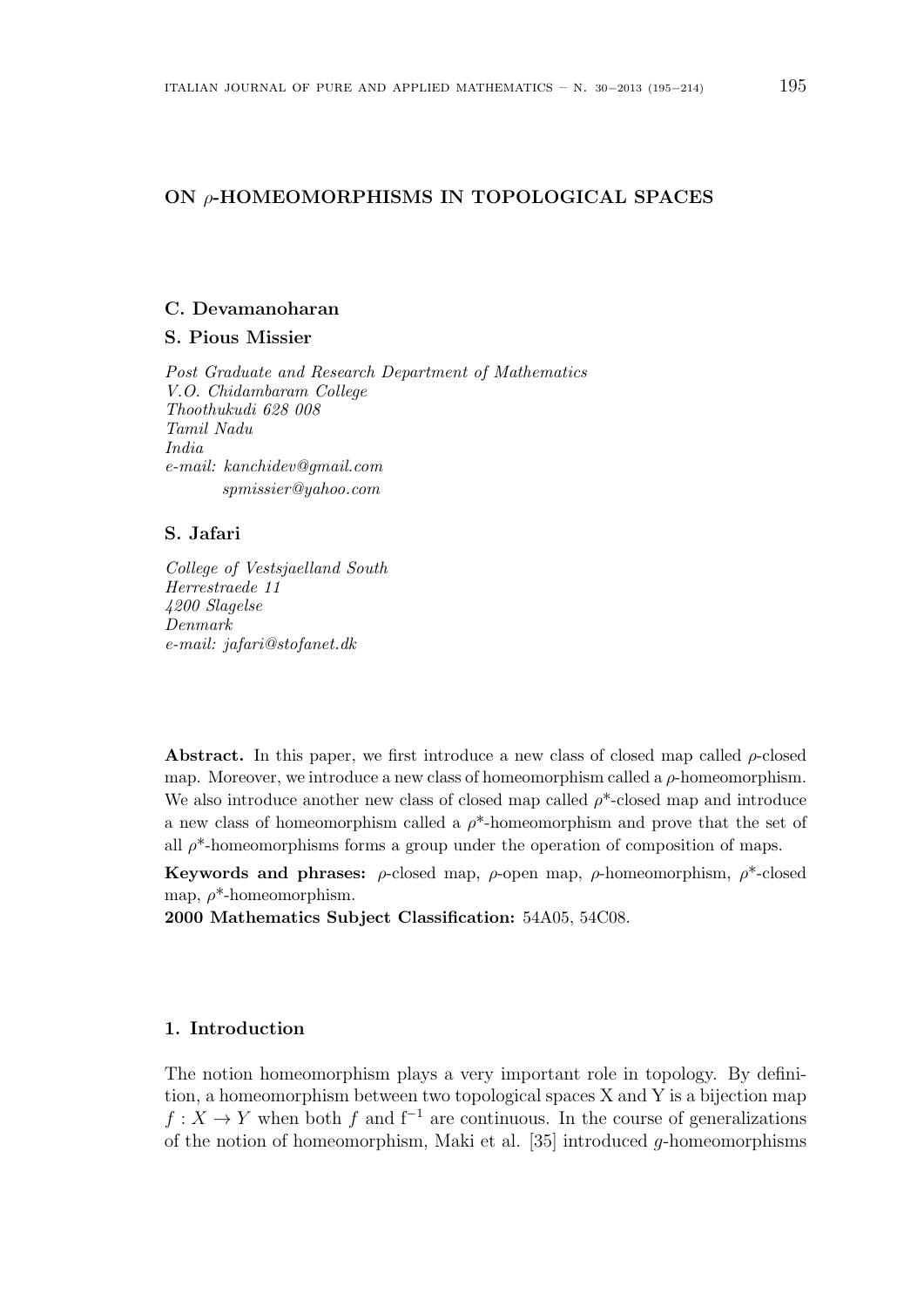and *gc*-homeomorphisms in topological spaces. Devi et al. [13], [14] studied semigeneralized homeomorphisms and generalized semi-homeomorphisms and also they have introduced  $\alpha$ -homeomorphisms in topological spaces. Jafari et al. [28] introduced ˜*g*-homeomorphisms in topological spaces.

In this chapter, we first introduce *ρ*-closed maps in topological spaces, *ρ*-open maps and then we introduce and study  $\rho$ -homeomorphisms. We prove that the concepts of *ρ*-homeomorphism and of homeomorphism (resp. *g*-homeomorphism, semihomeomorphism, prehomeomorphism) are independent. We also introduce  $\rho^*$ -closed map and  $\rho^*$ -homeomorphism. It turns out that the set of all  $\rho^*$ -homeomorphisms forms a group under the operation of composition of maps.

# **2. Preliminaries**

Throughout this paper  $(X, \tau)$ ,  $(Y, \sigma)$  and  $(Z, \eta)$  will always denote topological spaces on which no separation axioms are assumed,unless otherwise mentioned. When *A* is a subset of  $(X, \tau)$ ,  $cl(A)$  and  $int(A)$  denote the closure and the interior of the set *A*, respectively.

We recall the following definitions and some results, which are used in the sequel.

**Definition 2.1.** Let  $(X, \tau)$  be a topological space. *A* subset *A* of a space  $(X, \tau)$ is called:

- 1. preopen [20] if  $A \subseteq \text{int}(\text{cl}(A))$  and preclosed if  $\text{cl}(\text{int}(A)) \subseteq A$ .
- 2. semiopen [18] if  $A \subseteq \text{cl(int}(A))$  and semiclosed if  $\text{int}(\text{cl}(A)) \subseteq A$ .
- 3. semipreopen  $[1]$  if  $A \subseteq \text{cl(int}(\text{cl}(A)))$  and semipreclosed if  $\text{int}(\text{cl(int}(A))) \subseteq A$ .
- 4. regular open if  $A=int(cl(A))$  and regular closed if  $A=cl(int(A))$ .

**Definition 2.2.** Let  $(X, \tau)$  be a topological space. *A* subset *A* of a space  $(X, \tau)$ is called:

- 1. generalized closed (briefly *g*-closed) [19] if cl(*A*)  $\subseteq U$  whenever  $A \subseteq U$  and *U* is open in  $(X, \tau)$ .
- 2. generalized preclosed (briefly *qp*-closed) [25] if pcl(A) $\subset U$  whenever  $A \subset U$ and *U* is open in  $(X, \tau)$ .
- 3. generalized preregular closed (briefly *gpr*-closed) [13] if  $\text{pel}(A) \subseteq U$  whenever  $A \subseteq U$  and *U* is regular open in  $(X, \tau)$ .
- 4. *πgp*-closed [27] if  $\text{pcl}(A) \subseteq U$  whenever  $A \subseteq U$  and U is *π*-open in X.
- 5. *w*-closed [32] if cl(A)⊂U whenever  $A \subseteq U$  and  $U$  is semi open in  $X$ .
- 6.  $\hat{g}$ -closed [33] if cl(*A*) ⊆ *U* whenever  $A ⊆ U$  and *U* is semi open in *X*.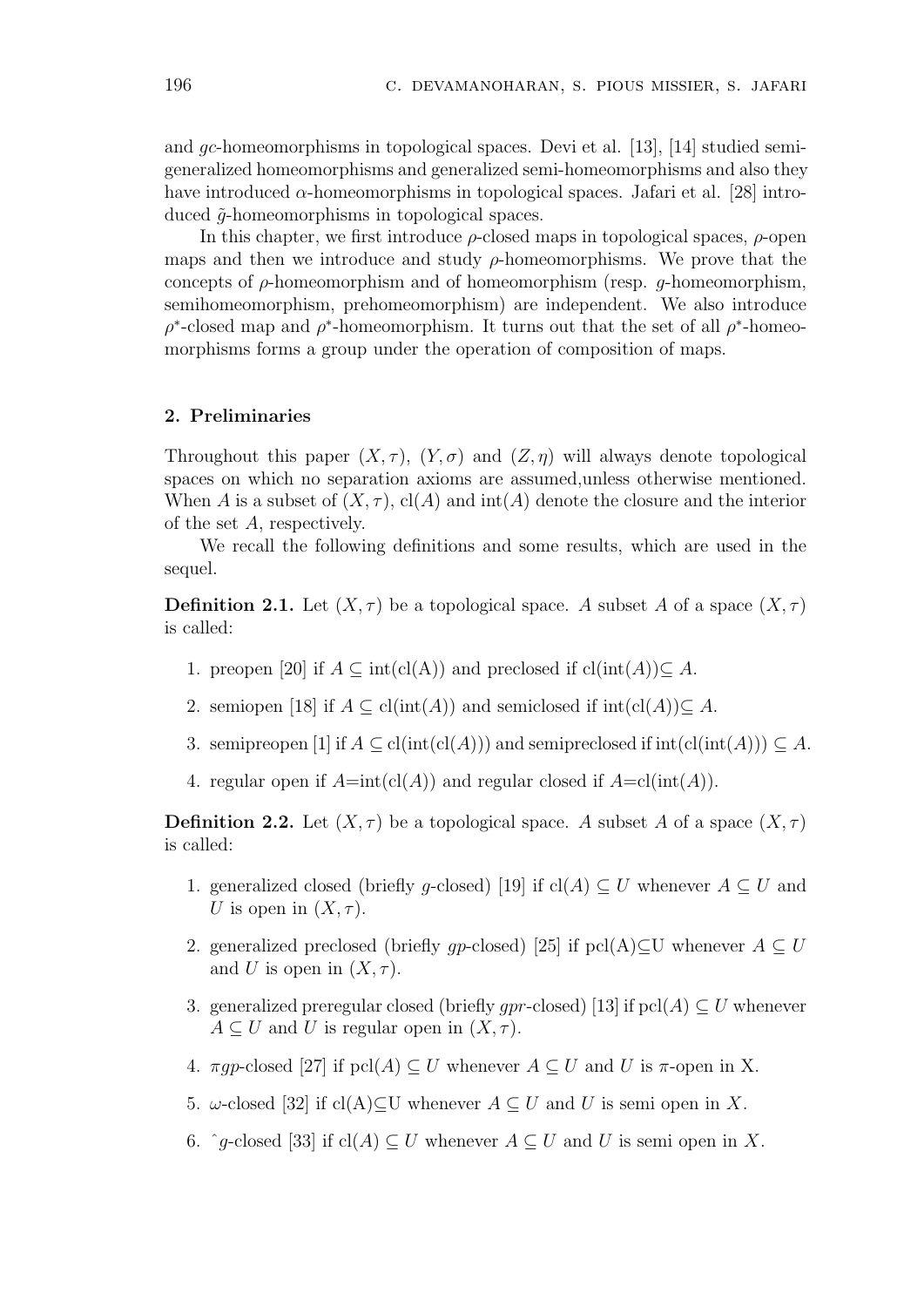- 7. \**q*-closed [36] if cl(*A*)  $\subset U$  whenever  $A \subset U$  and U is  $\hat{q}$ -open in X.
- 8. #g-semi closed(briefly #gs-closed) [35] if scl(A)  $\subseteq U$  whenever  $A \subseteq U$  and *U* is  $*q$ -open in *X*.
- 9.  $\tilde{q}$ -closed set [16] if cl(*A*)  $\subseteq U$  whenever  $A \subseteq U$  and  $U$  is  $\#qs$ -open in *X*.
- 10. *ρ*-closed set [6] if pcl(*A*)  $\subset$ Int(*U*) whenever  $A \subset U$  and *U* is  $\tilde{q}$ -open in  $(X, \tau)$ .
- 11.  $\rho_s$ -closed set [6] if pcl(*A*)  $\subset$ Int(cl(*U*)) whenever  $A \subset U$  and *U* is  $\tilde{q}$ -open in  $(X,\tau).$
- 12. *π*-open [37] if it is a finite union of regular open sets. The complement of a *π*-open set is said to be *π*-closed.

The complements of the above mentioned sets are called their respective open set.

**Definition 2.3.** *A* function  $f : (X, \tau) \to (Y, \sigma)$  is called :

- 1. semi-continuous [18] if  $f^{-1}(V)$  is semiopen in  $(X, \tau)$  for every open set V in  $(Y, \sigma);$
- 2. pre-continuous [20] (resp. *g*-continuous [4], *ω*-continuous [32], *gp*-continuous [2], *apr*-continuous [12],  $\pi q p$ -continuous [28],  $\# q$ -semicontinuous [35],  $\tilde{q}$ continuous [30]), if  $f^{-1}(F)$  is Preclosed (resp. *g*-closed,  $\omega$ -closed, *gp*-closed, *gpr*-closed,  $\pi g p$ -closed,  $\#gs$ -closed,  $\tilde{g}$ -closed) in  $(X, \tau)$  for every closed set *F* in  $(Y, \sigma)$ ;
- 3. contra-continuous [9] if  $f^{-1}(V)$  is closed in  $(X, \tau)$  for every open set V in  $(Y, \sigma)$ ;
- 4. M-precontinuous [38] if  $f^{-1}(V)$  is preclosed in  $(X, \tau)$  for every preclosed set *V* in  $(Y, \sigma)$ ;
- 5. RC-continuous [12] if  $f^{-1}(V)$  is regular closed in  $(X, \tau)$  for every open set *V* in  $(Y, \sigma)$ ;
- 6. *ρ*-continuous [7] (resp. *ρ<sub>s</sub>*-continuous [7]) if  $f^{-1}(V)$  is *ρ*-closed (resp. *ρ<sub>s</sub>*closed) in  $(X, \tau)$  for every closed set *V* in  $(Y, \sigma)$ ;
- 7.  $\rho$ -irresolute [7] (resp.  $\tilde{g}$ -irresolute [30]), if  $f^{-1}(A)$  is  $\rho$ -closed (resp. $\tilde{g}$ -closed) in  $(X, \tau)$  for every *ρ*-closed (resp.  $\tilde{q}$ -closed) set *A* in  $(Y, \sigma)$ ;
- 8. contra-open [4] if  $f(V)$  is closed in  $(Y, \sigma)$  for every open set V in  $(X, \tau)$ ;
- 9. M-preclosed  $[22]$  if  $f(V)$  is preclosed in  $(Y, \sigma)$  for every preclosed set V in  $(X,\tau);$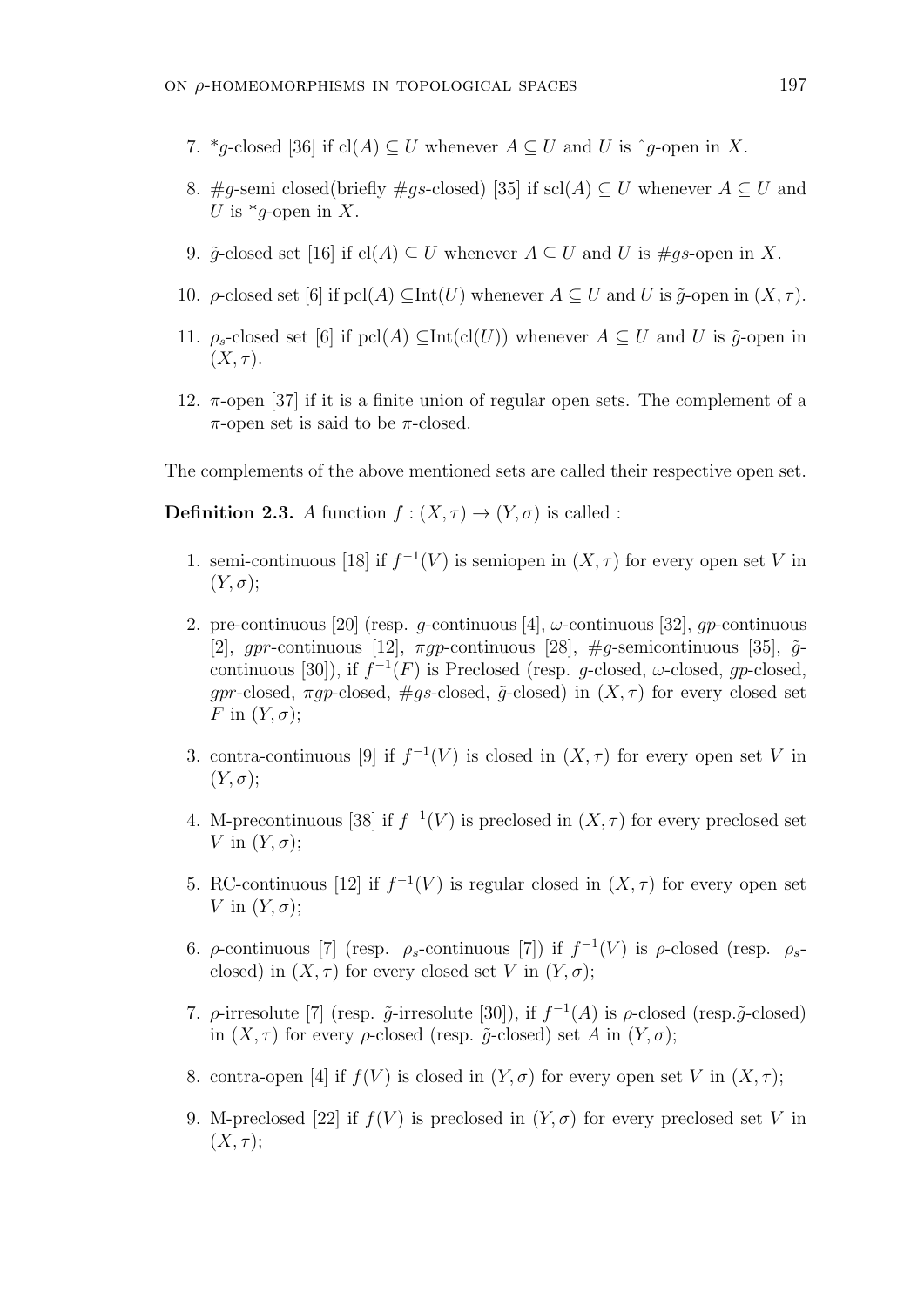10. preclosed [46] (resp. *ω*-closed [59], *g*-closed [37], *gp*-closed [46], *gpr*-closed [47],  $\pi q p$ -closed [50],  $q s$ -closed,  $\tilde{q}$ -closed [27]), if  $f(F_1)$  is preclosed (resp. *<sup>ω</sup>*-closed, *<sup>g</sup>*-closed, *gp*-closed, *gpr*-closed, *πgp*-closed, *gs*-closed, *<sup>g</sup>*e-closed), in  $(Y, \sigma)$  for every closed set  $F_1$  in  $(X, \tau)$ .

**Definition 2.4.** A space  $(X, \tau)$  is called: a  $T_{1/2}$  space [32] (resp.  $T_{\omega}$  space [59],  $g s T^{\#}1/2$  space [71],  $T\tilde{g}$ -space [56],  $\rho$ - $T_s$  space [10]), if every *g*-closed (resp.  $\omega$ closed,  $#g$ -semi-closed,  $\tilde{g}$ -closed,  $\rho_s$ -closed) set is closed in  $(X, \tau)$ .

**Definition 2.5.** A bijective function  $f : (X, \tau) \to (Y, \sigma)$  is called a

- 1. homeomorphism if *f* is both open and continuous.
- 2. generalized homeomorphism (briefly *g*-homeomorphism) [35] if *f* is both *g*-open and *g*-continuous.
- 3. semi-homeomorphism [13] if *f* is both continuous and semi-open.
- 4. pre-homeomorphism [40] if *f* is both *M*-precontinuous and *M*-preopen.
- 5. *gp*-homeomorphism if *f* is both *gp*-continuous and *gp*-open.
- 6. *gpr*-homeomorphism if *f* is both *gpr*-continuous and *gpr*-open.
- 7. *πgp*-homeomorphism if *f* is both *πgp*-continuous and *πgp*-open.

# **Definition 2.6.**

- (i) Let  $(X, \tau)$  be a topological space and  $A \subseteq X$ . We define the *ρ*-closure of *A* [10] (briefly  $\rho$ -cl(*A*)) to be the intersection of all  $\rho$ -closed sets containing *A*.
- (ii) Let  $(X, \tau)$  be a topological space and  $A \subseteq X$ . We define the *ρ*-interior of *A* [10] (briefly  $\rho$ -int(*A*)) to be the union of all  $\rho$ -open sets contained in *A*.
- (iii) A topological space  $(X, \tau)$  is  $\rho$ -compact [11] if every  $\rho$ -open cover of X has a finite subcover.
- (iv) Let  $(X, \tau)$  be a topological space. Let x be a point of  $(X, \tau)$  and V be a subset of X. Then V is called a  $\rho$ -open neighbourhood (simply  $\rho$ -neighbourhood) [11] of *x* in  $(X, \tau)$  if there exists a *ρ*-open set *U* of  $(X, \tau)$  such that  $x \in U \subseteq V$ .

**Proposition 2.7.** [10] *Let*  $(X, \tau)$  *be a topological space and*  $A \subseteq X$ *. The following properties are hold:*

- (i) If *A* is *ρ*-closed then  $\rho$ -cl(*A*) = *A.* The converse is not true.
- (ii) *If*  $A \subset B$  *then*  $\rho$ *-cl*( $A$ )  $\subset \rho$ *-cl*( $B$ )*.*

## **Theorem 2.8.**

(i) [10] *Every open and preclosed subset of*  $(X, \tau)$  *is p-closed.*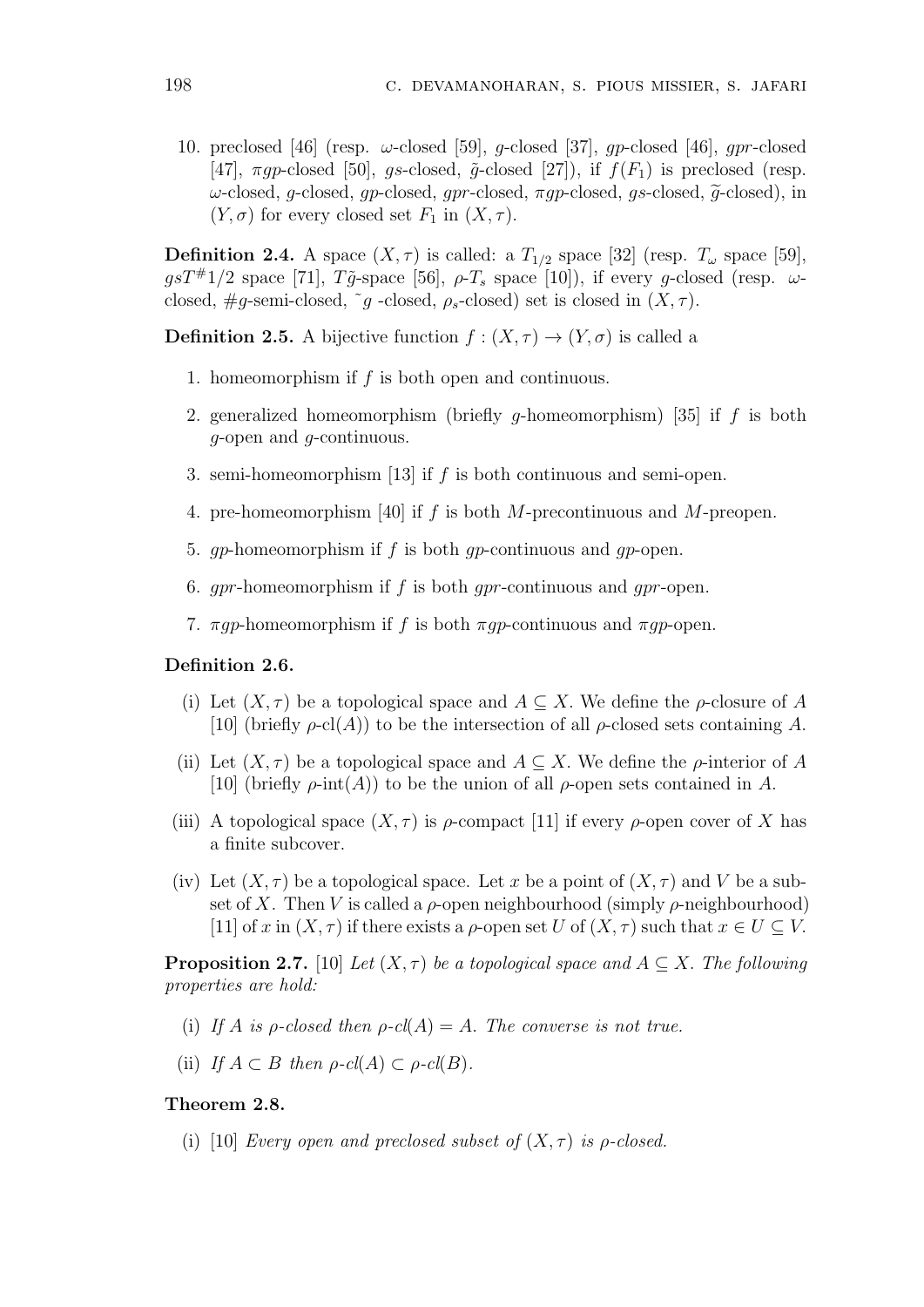- (ii) [10] *Every ρ-closed set is gp-closed* (*resp. gpr-closed, πgp-closed, ρs-closed*) *set.*
- (iii) [11] *If*  $f : (X, \tau) \to (Y, \sigma)$  *is*  $\tilde{q}$ -irresolute and M-preclosed function, then  $f(A)$  *is ρ*-*closed in*  $(Y, \sigma)$  *for every ρ*-*closed set A of*  $(X, \tau)$ *.*
- (iv) [11] *Every ρ-continuous function is gp-continuous* (*resp. gpr-continuous, πgp-continuous, ρs-continuous*) *function.*
- (v) [11] *Every*  $\rho$ -closed subset of a  $\rho$ -compact space  $X$  is  $\rho$ -compact relative to  $X$ .
- (vi) [11] *If*  $f : (X, \tau) \to (Y, \sigma)$  *is p-irresolute and a subset A of* X *is p-compact relative to*  $X$  *then its image*  $f(A)$  *is*  $\rho$ *-compact relative to*  $Y$ *.*
- (vii) [53] If  $A \subseteq Y \subseteq X$  where A is  $\tilde{q}$ -open in Y and Y is  $\tilde{q}$ -open in X then A is  $\tilde{q}$ -open in X.

# **3.** *ρ***-closed maps**

**Definition 3.1.** A map  $f : (X, \tau) \to (Y, \sigma)$  is said to be *ρ*-closed if the image of every closed set in  $(X, \tau)$  is  $\rho$ -closed in  $(Y, \sigma)$ .

## **Example 3.2.**

- (i) Let  $X = Y = \{a, b, c, d, e\}$ ,  $\tau = \{\phi, \{a, b\}, \{c, d\}, \{a, b, c, d\}, X\}$ ,  $\sigma = \{\phi, \{b\}, \phi, \{c, d\}, X\}$  ${d, e}$ ,  ${b, d, e}$ ,  ${a, c, d, e}$ ,  ${Y}$ . Define a map  $f : (X, \tau) \to (Y, \sigma)$  by  $f(a) =$  $d, f(b) = e, f(c) = b, f(d) = c, f(e) = a$ . Then *f* is a *ρ*-closed map.
- (ii) Let  $X=Y=\{a,b,c,d,e\}$ ,  $\tau=\{\phi,\{a,b\},\{c,d\},\{a,b,c,d\},X\}$ ,  $\sigma=\{\phi,\{b\},\{b\},\{c,d\},\{d\},\{d\},\{e,d\},X\}$  ${d, e}$ ,  ${b, d, e}$ ,  ${a, c, d, e}$ ,  ${Y}$ . Let  $f : (X, \tau) \to (Y, \sigma)$  be the identity map. Then *f* is not a *ρ*-closed map. Since for the closed set  $V = \{e\}$  in  $(X, \tau)$ ,  $f(V) = \{e\}$ , which is not a *ρ*-closed set in  $(Y, \sigma)$ .

**Theorem 3.3.** *Every Contra-closed map and Preclosed map*  $f : (X, \tau) \rightarrow (Y, \sigma)$ *is ρ-closed map.*

**Proof.** Let *V* be a closed set in  $(X, \tau)$ . Then  $f(V)$  is open and preclosed in  $(Y, \sigma)$ . Hence by Theorem 2.4(i),  $f(V)$  is  $\rho$ -closed in  $(Y, \sigma)$ . Therefore f is a *ρ*-closed map. п

The converse of this theorem need not be true as seen from the following example.

**Example 3.4.** As in Example 3.2(i),  $f$  is a  $\rho$ -closed map but neither contraclosed map nor preclosed map. Since for the closed set  $V = \{a, b, e\}$  in  $(X, \tau)$ ,  $f(V) = \{a, d, e\}$  is neither preclosed nor open in  $(Y, \sigma)$ .

**Theorem 3.5.** *Every ρ*-*closed* map  $f : (X, \tau) \rightarrow (Y, \sigma)$  *is a qp-closed* (*resp. gpr-closed, πgp-closed*) *map.*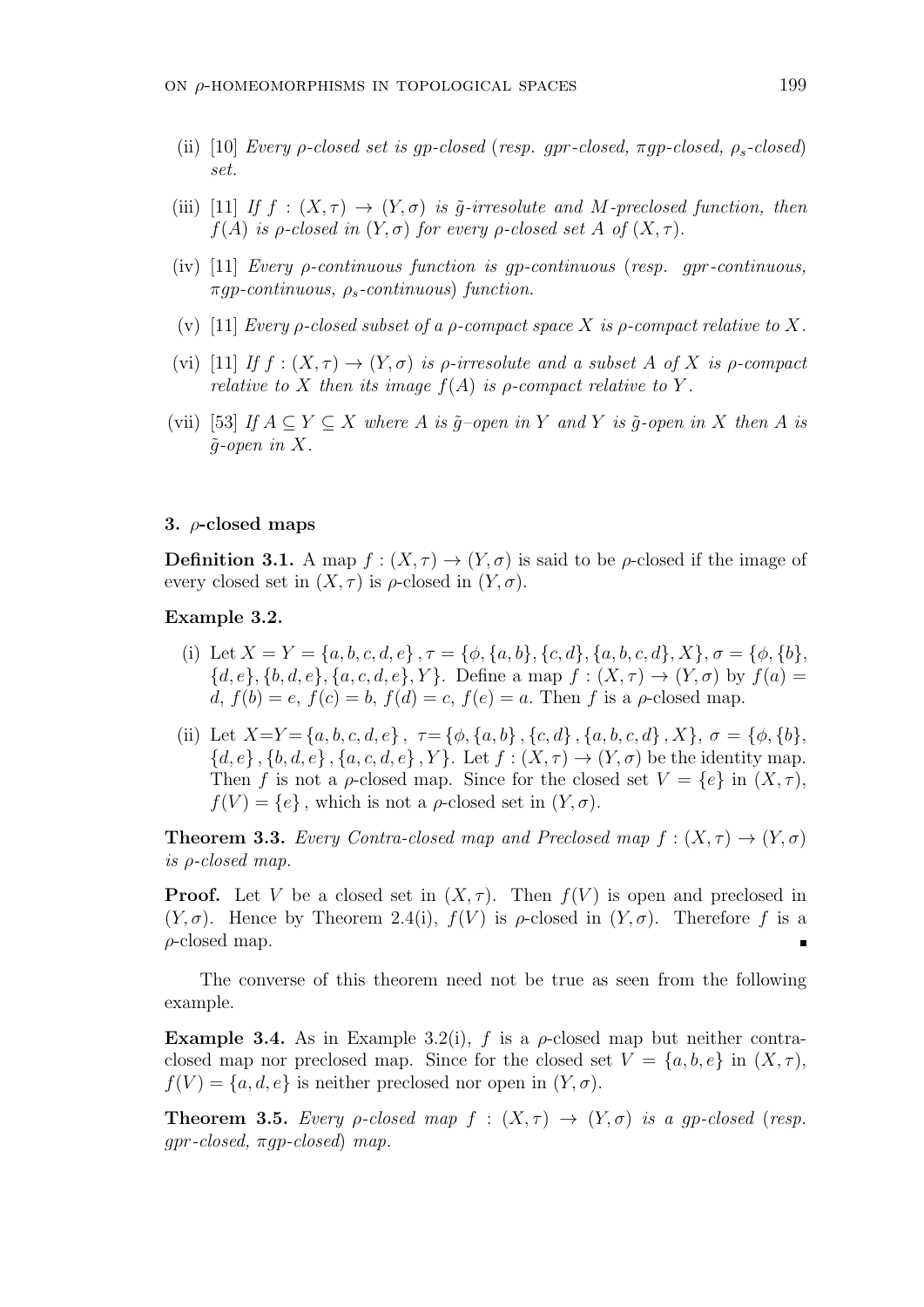**Proof.** Let *V* be a closed set in  $(X, \tau)$ . Then  $f(V)$  is a  $\rho$ -closed set in  $(Y, \sigma)$ . By Theorem 2.4(ii),  $f(V)$  is qp-closed in  $(Y, \sigma)$  (resp. By Theorem 2.4(ii),  $f(V)$  is *gpr*-closed in  $(Y, \sigma)$ , by Theorem 2.4(ii),  $f(V)$  is  $\pi gp$ -closed in  $(Y, \sigma)$ ). Hence f is a *gp*-closed (resp. *gpr*-closed, *πgp*-closed) map.

The converse of this theorem need not be true as seen from the following examples.

#### **Example 3.6.**

- (i) Let  $X = Y = \{a, b, c, d, e\}$ ,  $\tau = \{\phi, \{a, b\}, \{a, b, d\}, \{a, b, c, d\}, \{a, b, d, e\}, X\}$ ,  $\sigma = \{\phi, \{b, c, d\}, \{a, b, c, d\}, \{b, c, d, e\}, Y\}$ . Define  $f : (X, \tau) \to (Y, \sigma)$  by  $f(a) = c$ ;  $f(b) = e$ ;  $f(c) = a$ ;  $f(d) = b$ ;  $f(e) = d$ . Then the function *f* is a *gp*-closed map but not *ρ*-closed map. Since for the closed set  $V = \{e\}$  in  $(X, \tau)$ ,  $f(V) = \{d\}$ , is a *gp*-closed set but not a *ρ*-closed set in  $(Y, \sigma)$ .
- (ii) Let  $X = Y = \{a, b, c, d, e\}$ ,  $\tau = \{\phi, \{a, b\}, \{a, b, d\}, \{a, b, c, d\}, \{a, b, d, e\}, X\}$  $\sigma = {\phi, \{a, b\}, \{c, d\}, \{a, b, c, d\}, Y}$ . Define *f* as in Example 3.6(i), the function *f* is *gpr*-closed map but not *ρ*-closed map. Since for all the closed sets in  $(X, \tau)$ , its images are all *gpr*-closed sets in  $(X, \sigma)$  but no one is *ρ*-closed set in  $(Y, \sigma)$ .
- (iii) As in Example 3.6(i), define  $f : (X, \tau) \rightarrow (Y, \sigma)$  by  $f(a) = c$ ;  $f(b) =$ *b*;  $f(c) = a$ ;  $f(d) = e$ ;  $f(e) = d$ . Then the function *f* is a *πgp*-closed map but not *ρ*-closed map. Since for the closed set *V* = *{a, d}* is *πgp*-closed set but not a  $\rho$ -closed set in  $(Y, \sigma)$ .

The following examples show that the concepts of closed map and of *ρ*-closed map are independent.

#### **Example 3.7.**

- (i) As in Example 3.2(i),  $f$  is a  $\rho$ -closed map but not a closed map. Since for the closed set  $v = \{e\}$  in  $(X, \tau)$ ,  $f(V) = \{a\}$  is  $\rho$ -closed but not closed in  $(Y, \sigma)$ .
- (ii) Let  $\tau$  be the collection of subsets of *N* consisting of  $\phi$  and all subsets of *N* of the form  $\{n, n+1, n+2, \ldots\}$ ,  $n \in N$ . Then  $\tau$  is a topology for *N*. Let  $(Z, \kappa)$  be the digital topology. Let  $f : (N, \tau) \to (Z, \kappa)$  be the constant map defined by  $f(x) = \{4\}$  for each  $x \in N$ . The image of each closed set in  $(N, \tau)$ is  $\{4\}$  which is closed in  $(X, \kappa)$ , but not  $\rho$ -closed in  $(X, \kappa)$ , because there is a  $\tilde{q}$ -open set  $U = \{1, 2, 3, 4\}$  containing  $\{4\}$ , is not open in  $(X, \kappa)$  such that  $\text{pcl}(\{4\}) = \{4\} \not\subset \text{int}(U) = \{1, 2, 3\}$ . Therefore f is a closed map but not a *ρ*-closed map.

The following examples show that the concepts of *g*-closed map and of *ρ*closed map are independent.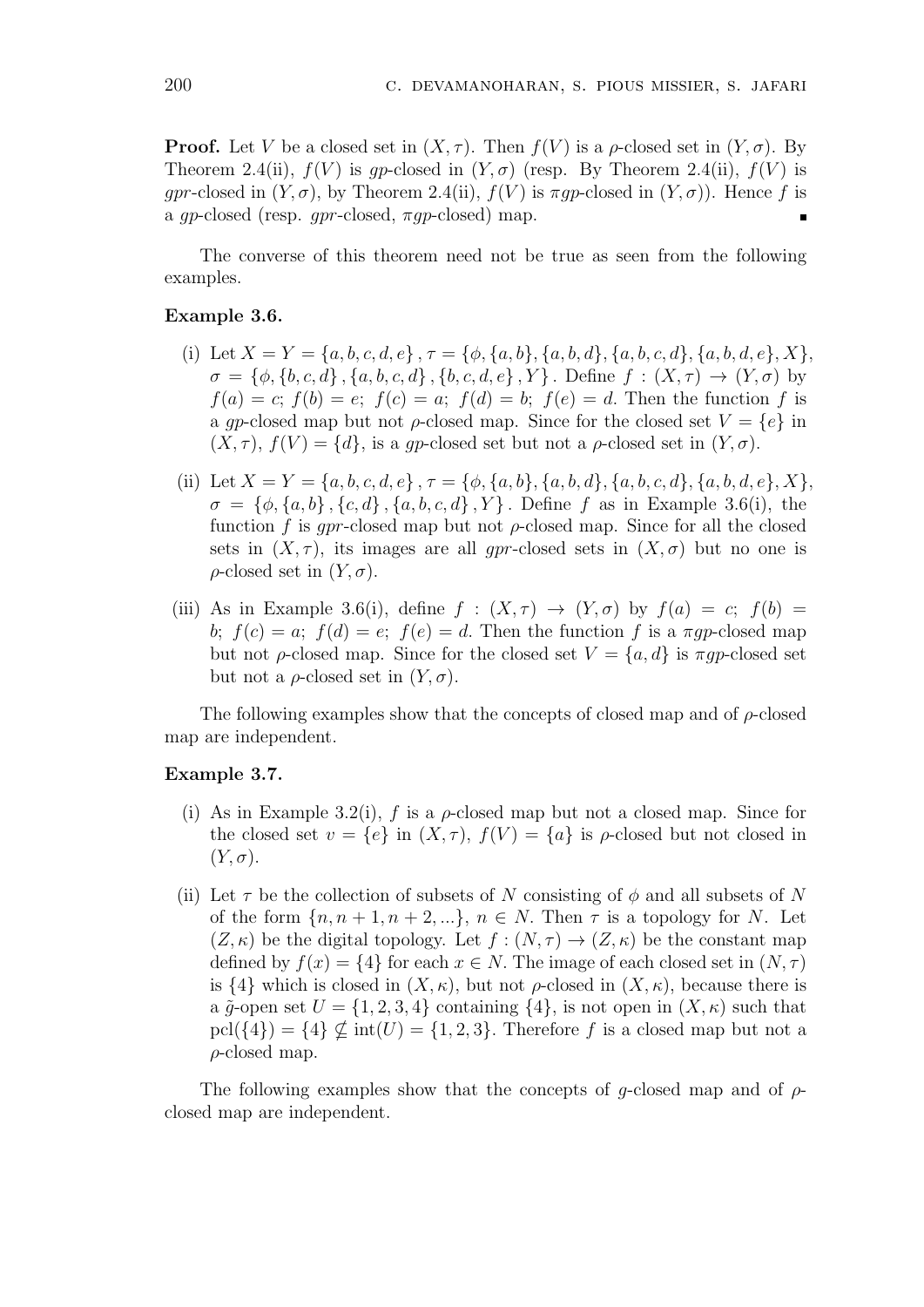#### **Example 3.8.**

- (i) Let  $X = Y = \{a, b, c\}$ ,  $\tau = \{\phi, \{a, c\} \, , X\}$ ,  $\sigma = \{\phi, \{a\}, \{a, b\} \, , Y\}$ . Define a map  $f : (X, \tau) \to (Y, \sigma)$  by  $f(a) = c$ ;  $f(b) = b$ ;  $f(c) = a$ . Then f is a *ρ*-closed map but not *q*-closed map. since for the closed set  $V = \{b\}$  in  $(X, \tau)$ ,  $f(V) = \{b\}$  is  $\rho$ -closed but not *g*-closed in  $(Y, \sigma)$ .
- (ii) As in Example 3.7(ii),  $f$  is a *g*-closed map but not a  $\rho$ -closed map.

The following example shows that the composition of two *ρ*-closed maps need not be *ρ*-closed.

**Example 3.9.** Let  $X=Y=Z=\{a,b,c\}$ ,  $\tau=\{\phi,\{a\},\{b,c\},X\}$ ,  $\sigma=\{\phi,\{a,c\},Y\}$ ,  $\eta = {\phi, \{a\}, \{a, b\}, Z}$ . Define  $f : (X, \tau) \to (Y, \sigma)$  by  $f(a) = f(b) = b$ ;  $f(c) = a$ and define  $g: (Y, \sigma) \to (Z, \eta)$  by  $g(a) = c$ ;  $g(b) = b$ ;  $g(c) = a$ . Then both f and g are *ρ*-closed maps but their composition  $q \circ f : (X, \tau) \to (Z, \eta)$  is not a *ρ*-closed map, since for the closed set  $V = \{b, c\}$  in  $(X, \tau)$ ,  $g \circ f(V) = \{a, b\}$ , which is not a  $\rho$ -closed set in  $(Z, \eta)$ .

**Theorem 3.10.** *If*  $f : (X, \tau) \to (Y, \sigma)$  *is*  $\rho$ -closed,  $q : (Y, \sigma) \to (Z, \eta)$  *is*  $\rho$ -closed *and*  $(Y, \sigma)$  *is a*  $\rho$ *-T*<sub>*s*</sub></sub>*space then their composition*  $g \circ f : (X, \tau) \to (Z, \eta)$  *is*  $\rho$ *-closed.* 

**Proof.** Let *V* be a closed set in  $(X, \tau)$ . Then  $f(V)$  is a  $\rho$ -closed set in  $(Y, \sigma)$ . Since  $(Y, \sigma)$  is  $\rho$ -*T<sub>s</sub>* and by Theorem 2.4(ii),  $f(V)$  is a closed set in  $(Y, \sigma)$ . Hence  $g(f(V)) = (g \circ f)(V)$  is a *ρ*-closed in  $(Z, \eta)$ . Therefore  $g \circ f$  is a *ρ*-closed map.

**Theorem 3.11.** *If*  $f : (X, \tau) \to (Y, \sigma)$  *is a*  $\tilde{g}$ -closed (*resp.* g-closed,  $\omega$ -closed,  $gs-closed)$  *map,*  $g: (Y, \sigma) \rightarrow (Z, \eta)$  *is a*  $\rho$ *-closed map and Y is*  $T\tilde{g}$ -space (resp.  $T_{1/2}$  *space,*  $T_{\omega}$  *space,*  $gsT_{1/2}^{\#}$  *space)* then their composition  $g \circ f : (X, \tau) \to (Z, \eta)$ *is a ρ-closed map.*

**Proof.** Let *V* be a closed set in  $(X, \tau)$ . Then  $f(V)$  is a  $\tilde{g}$ -closed (resp. g-closed, *ω*-closed, *gs*-closed) set in(*Y*, *σ*). Since (*Y*, *σ*) is a *T* $\tilde{g}$ -space (resp. *T*<sub>1/2</sub> space, *T*<sup>*ω*</sup> space,  $gsT_{1/2}^{\#}$  space), therefore  $f(V)$  is a closed set in  $(Y, \sigma)$ . Since g is  $\rho$ -closed,  $g(f(V)) = (g \circ f)(V)$  is  $\rho$ -closed in  $(Z, \eta)$ . Therefore  $g \circ f$  is a  $\rho$ -closed map.

**Theorem 3.12.** *If*  $f : (X, \tau) \to (Y, \sigma)$  *is a*  $\tilde{g}$ -closed and contra-closed map,  $g:(Y, \sigma) \rightarrow (Z, \eta)$  *is an M*-preclosed and open map then their composition  $g \circ f$ :  $(X, \tau) \rightarrow (Z, \eta)$  *is*  $\rho$ *-closed map.* 

**Proof.** Let *V* be a closed set in  $(X, \tau)$ . Then  $f(V)$  is  $\tilde{q}$ -closed and open in  $(Y, \sigma)$ . Since every  $\tilde{q}$ -closed is preclosed and *q* is *M*-preclosed and open, hence  $q(f(V))$  =  $(g \circ f)(V)$  is preclosed and open in  $(Z, \eta)$ . By Theorem 2.4(i),  $(g \circ f)(V)$  is  $\rho$ closed in  $(Z, \eta)$ . Therefore  $q \circ f$  is a  $\rho$ -closed map.

**Theorem 3.13.** Let  $f : (X, \tau) \to (Y, \sigma)$  be a closed map and  $g : (Y, \sigma) \to (Z, \eta)$ *be a p-closed map then their composition*  $q \circ f : (X, \tau) \to (Z, \eta)$  *is p-closed.*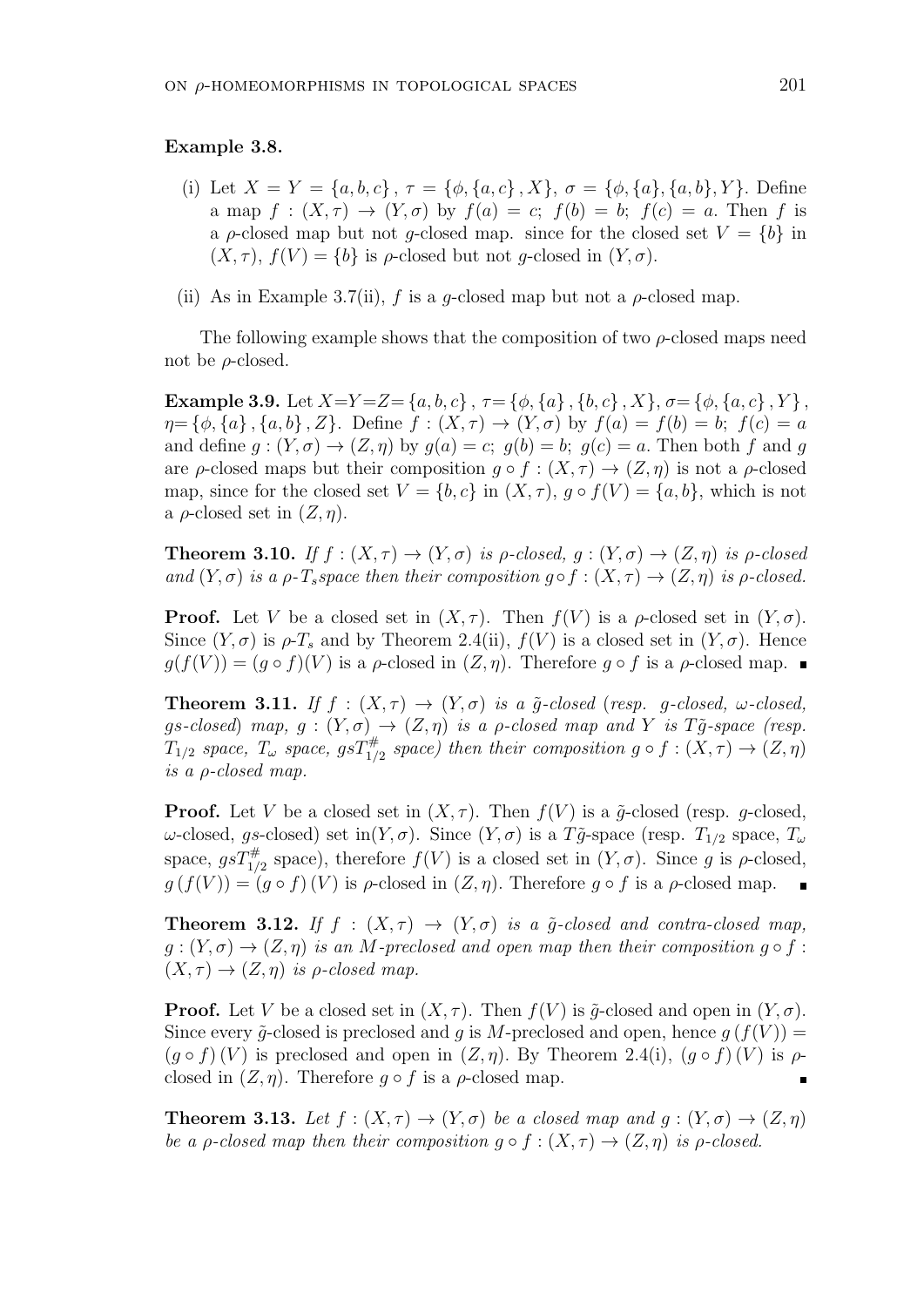**Proof.** Let *V* be a closed set in  $(X, \tau)$ . Then  $f(V)$  is a closed set in  $(Y, \sigma)$ . Hence  $g(f(V)) = (g \circ f)(V)$  is  $\rho$ -closed set in  $(Z, \eta)$ . Therefore  $g \circ f$  is a  $\rho$ -closed map.

If  $f$  is  $\rho$ -closed map and  $g$  is closed, then their composition need not be a *ρ*-closed map as seen from the following example.

**Example 3.14.** Let  $X=Y=Z=\{a,b,c\}$ ,  $\tau=\{\phi,\{a\},\{b,c\},X\}$ ,  $\sigma=\{\phi,\{a,c\},Y\}$ ,  $\eta = {\phi, \{c\}, \{a, c\}, Z}$ . Define  $f : (X, \tau) \to (Y, \sigma)$  be  $f(a) = f(b) = c$ ;  $f(c) = b$ and define  $q: (Y, \sigma) \to (Z, \eta)$  be the identity map. Then f is a  $\rho$ -closed map and q is a closed map. But their composition  $g \circ f : (X, \tau) \to (Z, \eta)$  is not a  $\rho$ -closed map. Since for the closed set  $V = \{a\}$  in  $(X, \tau)$ ,  $(g \circ f)(V) = g(f(V)) = g(c) = \{c\}$ , which is not is  $\rho$ -closed set in  $(Z, \eta)$ .

**Theorem 3.15.** If  $f : (X, \tau) \rightarrow (Y, \sigma)$  is a *p*-closed,  $q : (Y, \sigma) \rightarrow (Z, \eta)$  is *M*-preclosed and  $\tilde{g}$ -irresolute map then  $g \circ f : (X, \tau) \to (Z, \eta)$  is  $\rho$ -closed.

**Proof.** Let *V* be a closed set in  $(X, \tau)$ . Then  $f(V)$  is a  $\rho$ -closed set in  $(Y, \sigma)$ . Hence by Theorem 2.4(iii),  $g(f(V)) = (g \circ f)(V) \rho$ -closed in  $(Z, \eta)$ . Therefore  $g \circ f$  is a  $\rho$ -closed map.

**Theorem 3.16.** *Let*  $f : (X, \tau) \to (Y, \sigma)$  *and*  $g : (Y, \sigma) \to (Z, \eta)$  *be two mappings such that their composition*  $q \circ f : (X, \tau) \to (Z, \eta)$  *be a p-closed mapping. Then the following statements are true if:*

- 1. *f is continuous and surjective then g is ρ-closed.*
- 2. *g is ρ-irresolute, injective then f is ρ-closed.*
- 3. *f is*  $\tilde{g}$ -continuous, surjective and  $(X, \tau)$  *is a*  $T\tilde{g}$ -space, then *g is*  $\rho$ -closed.
- 4. *f is g*-continuous, surjective and  $(X, \tau)$  *is* a  $T_{1/2}$  *space then g is*  $\rho$ -closed.
- 5. *f is ρ*-continuous, surjective and  $(X, \tau)$  *is* a  $\rho$ - $T_s$  *space then g is*  $\rho$ -closed.

**Proof.** 1. Let *A* be a closed set in  $(Y, \sigma)$ . Since *f* is continuous,  $f^{-1}(A)$  is closed in  $(X, \tau)$  and since  $g \circ f$  is  $\rho$ -closed,  $(g \circ f)(f^{-1}(A)) = g(A)$  is a  $\rho$ -closed in  $(Z, \eta)$ , since  $f$  is surjective. Therefore,  $g$  is a  $\rho$ -closed map.

2. Let *A* be a closed set in  $(X, \tau)$ . Since  $g \circ f$  is  $\rho$ -closed, then  $(g \circ f)(A)$  is *ρ*-closed in  $(Z, \eta)$ . Since *g* is *ρ*-irresolute, then  $g^{-1}(g \circ f)(A)$  is *ρ*-closed in  $(Y, \sigma)$ , since *q* is injective. Thus, *f* is a  $\rho$ -closed map.

3. Let *A* be a closed set of  $(Y, \sigma)$ . Since *f* is  $\tilde{g}$ -continuous,  $f^{-1}(A)$  is  $\tilde{g}$ -closed in  $(X, \tau)$ . Since  $(X, \tau)$  is a  $T\tilde{g}$ -space,  $f^{-1}(A)$  is closed in  $(X, \tau)$ , since  $g \circ f$  is  $\rho$ -closed,  $(g \circ f)(f^{-1}(A)) = g(A)$  is  $\rho$ -closed in  $(Z, \eta)$ , since *f* is surjective. Thus *g* is a  $\rho$ -closed map.

4. Let *A* be a closed set of  $(Y, \sigma)$ . Since *f* is *g*-continuous,  $f^{-1}(A)$  is *g*-closed in  $(X, \tau)$ . Since  $(X, \tau)$  is a  $T_{1/2}$ -space,  $f^{-1}(A)$  is closed in  $(X, \tau)$ , since  $g \circ f$  is  $\rho$ -closed,  $(g \circ f)(f^{-1}(A)) = g(A)$  is  $\rho$ -closed in  $(Z, \eta)$ , since *f* is surjective. Thus *g* is a *ρ*-closed map.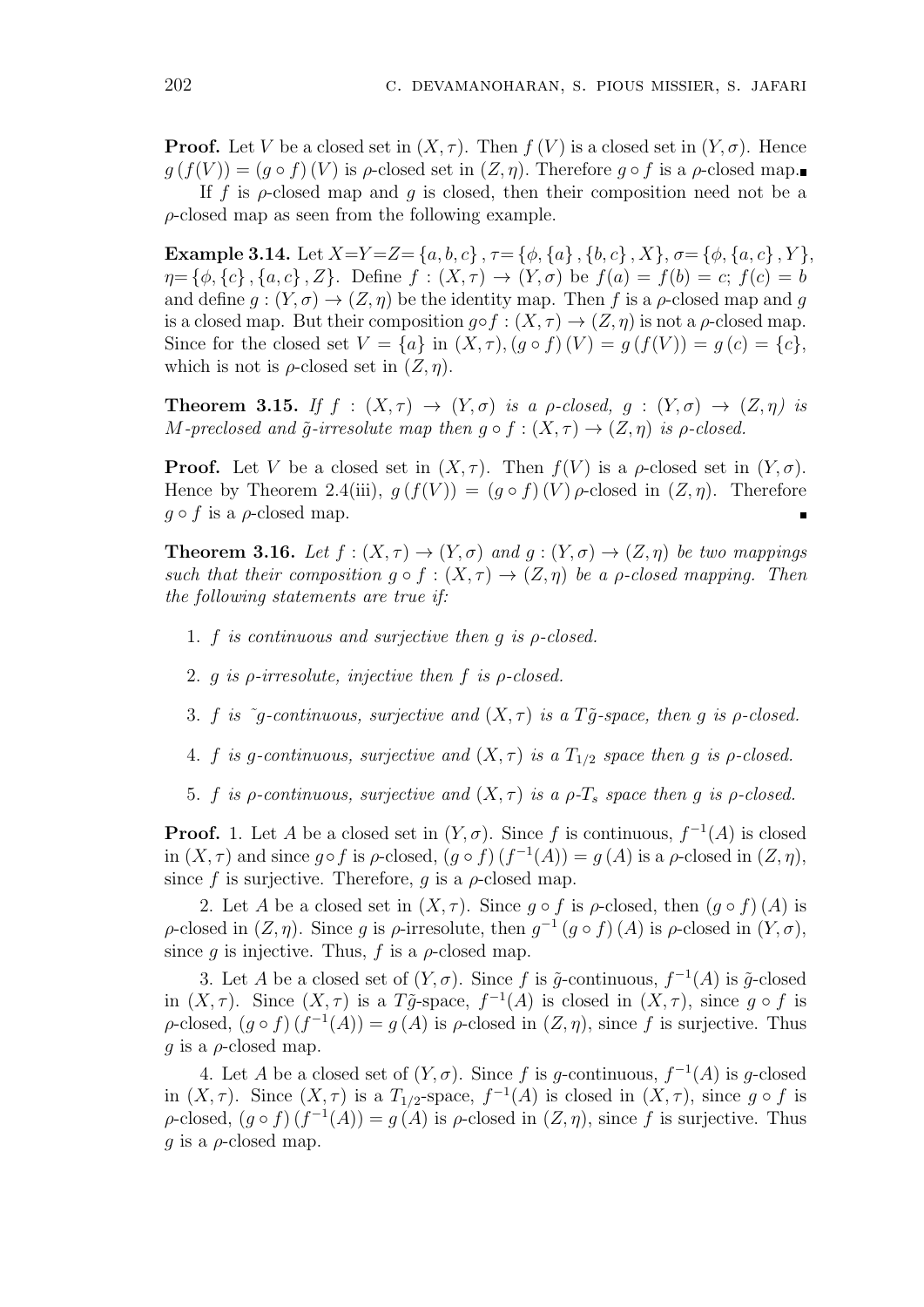5. Let *A* be a closed set  $(Y, \sigma)$ . Since *f* is *ρ*-continuous,  $f^{-1}(A)$  is *ρ*-closed in  $(X, \tau)$ . Since  $(X, \tau)$  is a  $\rho$ -T<sub>s</sub> space and by Theorem 2.4(ii),  $f^{-1}(A)$  is closed in  $(X, \tau)$ . Since  $g \circ f$  is  $\rho$ -closed,  $(g \circ f)(f^{-1}(A)) = g(A)$  is  $\rho$ -closed in  $(Z, \eta)$ . Since *f* is surjective. Thus, *g* is a  $\rho$ -closed map.

As for the restriction  $f_A$  of a map  $f : (X, \tau) \to (Y, \sigma)$  to a subset A of  $(X, \tau)$ , we have the following.

**Theorem 3.17.** *Let*  $(X, \tau)$  *and*  $(Y, \sigma)$  *be any topological spaces, Then if:* 

- 1.  $f : (X, \tau) \to (Y, \sigma)$  *is p-closed and A is a closed subset of*  $(X, \tau)$  *then*  $f_A: (A, \tau_A) \to (Y, \sigma)$  *is*  $\rho$ *-closed.*
- 2.  $f : (X, \tau) \to (Y, \sigma)$  *is p-closed and*  $A = f^{-1}(B)$ *, for some closed set B of*  $(Y, \sigma)$ *, then*  $f_A : (A, \tau_A) \rightarrow (Y, \sigma)$  *is*  $\rho$ *-closed.*

**Proof.** 1. Let *B* be a closed set of  $(A, \tau_A)$ . Then  $B = A \cap F$  for some closed set *F* of  $(X, \tau)$  and so *B* is closed in  $(X, \tau)$ . Since *f* is  $\rho$ -closed, then  $f(B)$  is  $\rho$ -closed in  $(Y, \sigma)$ . But  $f(B) = f_A(B)$  and therefore  $f_A$  is a  $\rho$ -closed map.

2. Let *F* be a closed set of  $(A, \tau_A)$ . Then  $F = A \cap H$  for some closed set *H* of  $(X, \tau)$ . Now  $f_A(F) = f(F) = f(A \cap H) = f(f^{-1}(B) \cap H) = B \cap f(H)$ . Since *f* is *ρ*-closed,  $f(H)$  is *ρ*-closed in  $(Y, \sigma)$  and so  $B \cap f(H)$  is *ρ*-closed in  $(Y, \sigma)$ . Therefore  $f_A$  is a  $\rho$ -closed map.

**Theorem 3.18.** *A map*  $f : (X, \tau) \rightarrow (Y, \sigma)$  *is p-closed if and only if for each subset S* of  $(Y, \sigma)$  *and for each open set U containing*  $f^{-1}(S)$  *there is a ρ*-*open set V of*  $(Y, \sigma)$  *such that*  $S \subset V$  *and*  $f^{-1}(V) \subset U$ .

**Proof.** Suppose that *f* is a *ρ*-closed map. Let  $S \subset Y$  and *U* be an open subset of  $(X, \tau)$  such that  $f^{-1}(S) \subset U$ . Then  $V = (f(U^c))^c$  is a *ρ*-open set containing *S* such that  $f^{-1}(V) \subset U$ . For the converse. Let *S* be a closed set of  $(X, \tau)$ . Then  $f^{-1}((f(s))^c) \subset S^c$  and  $S^c$  is open. By assumption, there exists a *ρ*-open set *V* of  $(Y, \sigma)$  such that  $(f(S)^c) \subset V$  and  $f^{-1}(V) \subset S^c$  and so  $S \subset (f^{-1}(V))^c$ . Hence  $V^c \subset f(S) \subset f(f^{-1}(V)^c) \subset V^c$  which implies  $f(S) = V^c$ . Since  $V^c$  is  $\rho$ -closed in  $(Y, \sigma)$ ,  $f(S)$  is  $\rho$ -closed in  $(Y, \sigma)$  and therefore f is  $\rho$ -closed.

**Theorem 3.19.** *If a mapping f* : $(X, \tau) \rightarrow (Y, \sigma)$  *is*  $\rho$ *-closed then*  $\rho$ -*cl*( $f(A)$ )  $\subset f(cl)$ (*A*)) *for every subset A of*  $(X, \tau)$ *.* 

**Proof.** Suppose that *f* is *ρ*-closed and  $A \subseteq X$ , then  $f(cl(A))$  is *ρ*-closed in  $(Y, \sigma)$ . Hence by Proposition 2.7(i),  $\rho$ -cl( $f$ (cl(*A*))) =  $f$ (cl(*A*)). Also (*A*)  $\subseteq$   $f$ (*cl*(*A*)), and by Proposition 2.7(ii), we have,  $\rho$ -cl( $f(A)$ )  $\subseteq \rho$ -cl( $f(cl(A)) = f(cl(A))$ .

The converse of this theorem need not be true as seen from the following example.

**Example 3.20.** Let  $X = \{a, b, c\} = Y$ ,  $\tau = \{\phi, \{a\}, \{b, c\}, X\}$ ,  $\sigma = \{\phi, \{a\}, \{a, b\}, Y\}$ . Define  $f : (X, \tau) \to (Y, \sigma)$  by  $f(a) = c$ ;  $f(b) = a$ ;  $f(c) = b$ . For every subset A of *X*, we have  $\rho$ -cl( $f(A)$ )  $\subseteq$   $f(cl(A))$ . But *f* is not a  $\rho$ -closed map. Since for the closed set  $V = \{b, c\}$  in  $(X, \tau)$ ,  $f(V) = \{a, b\}$  is not a  $\rho$ -closed set in  $(Y, \sigma)$ .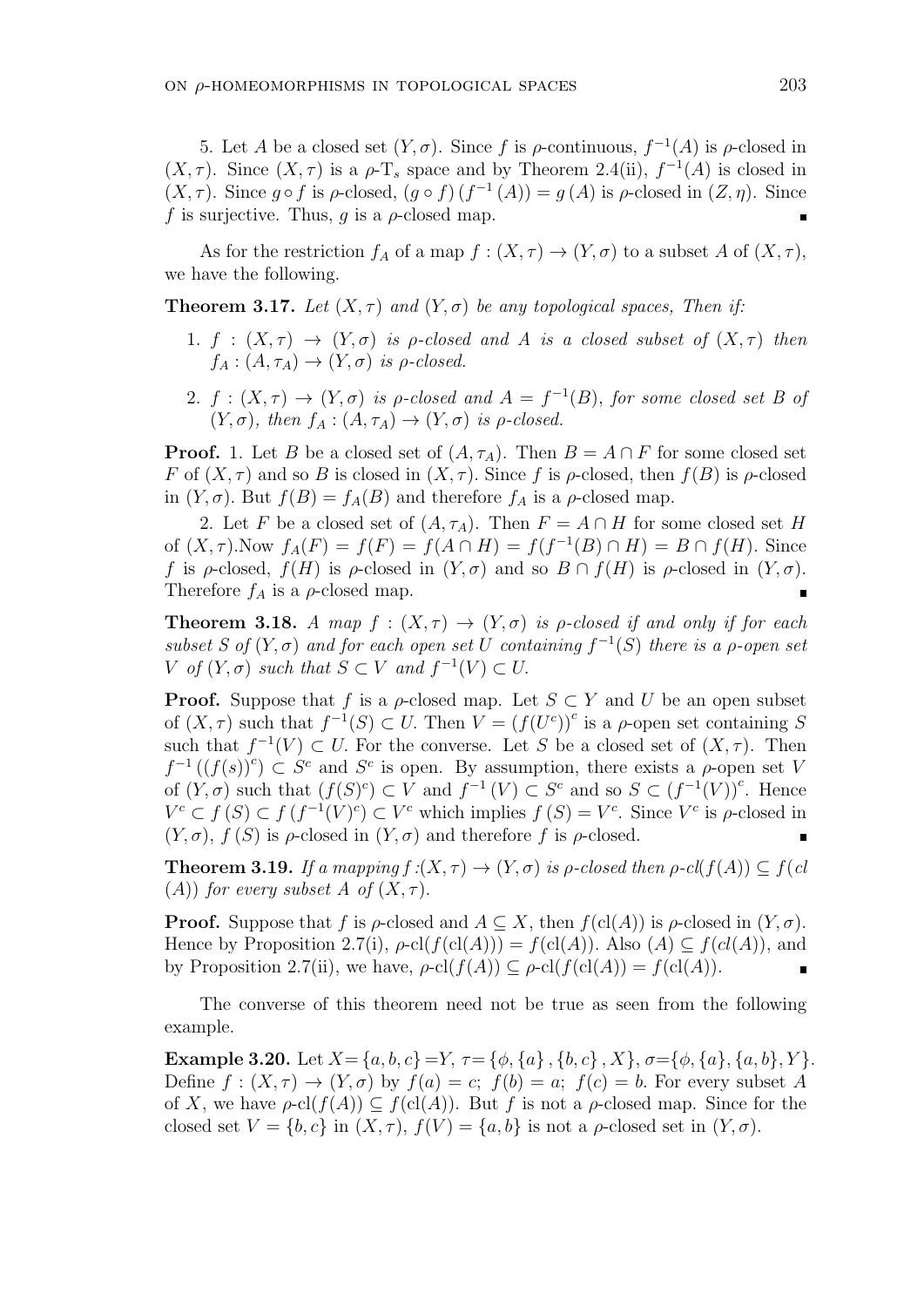## **4.** *ρ***-Open maps**

**Definition 4.1.** A map  $f : (X, \tau) \to (Y, \sigma)$  is said to be  $\rho$ -open map if the image *f*(*A*) is *ρ*-open in  $(Y, \sigma)$  for every open set *A* in  $(X, \tau)$ .

**Theorem 4.2.** For any bijection  $f : (X, \tau) \to (Y, \sigma)$ , the following statements *are equivalent.*

- 1.  $f^{-1}$  :  $(Y, \sigma) \rightarrow (X, \tau)$  *is*  $\rho$ -continuous
- 2. *f is a ρ-open map and*
- 3. *f is a ρ-closed map.*

**Proof.** (1) $\rightarrow$ (2). Let *U* be an open set of  $(X, \tau)$ . By assumption,  $(f^{-1})^{-1}(U)$  =  $f(U)$  is  $\rho$ -open in  $(Y, \sigma)$  and so *f* is a  $\rho$ -open map.

(2) $\rightarrow$ (3). Let *V* be a closed set of  $(X, \tau)$ . Then *V<sup>c</sup>* is open in  $(X, \tau)$ . By assumption  $f(V^c) = (f(V))^c$  is  $\rho$ -open in  $(Y, \sigma)$  and therefore  $f(V)$  is  $\rho$ -closed in  $(Y, \sigma)$ . Hence f is a  $\rho$ -closed map.

(3) $\rightarrow$ (1) Let *V* be a closed set of  $(X, \tau)$ . By assumption  $f(V)$  is  $\rho$ -closed in  $(Y, \sigma)$ . But  $f(V) = (f^{-1})^{-1}(V)$  and therefore  $f^{-1}$  is  $\rho$ -continuous on  $(Y, \sigma)$ .

**Theorem 4.3.** Let  $f : (X, \tau) \to (Y, \sigma)$  be mapping. If f is a *ρ*-open mapping, *then for each*  $x \in X$  *and for each neighbourhood U of x in*  $(X, \tau)$ *, there exists a*  $\rho$ *-neighbourhood*  $W$  *of*  $f(x)$  *in*  $(Y, \sigma)$  *such that*  $W \subset f(U)$ *.* 

**Proof.** Let  $x \in X$  and *U* be an arbitrary neighbourhood of *x*. Then there exists an open set *V* in  $(X, \tau)$  such that  $x \in V \subset U$ . By assumption,  $f(V)$  is a  $\rho$ -open set in  $(Y, \sigma)$ . Further,  $f(x) \in f(V) \subseteq f(U)$ , clearly  $f(U)$  is a  $\rho$ -neighbourhood of  $f(x)$ in  $(Y, \sigma)$  and so the theorem holds, by taking  $W = f(V)$ .

The converse of this theorem need not be true as seen from the following example.

**Example 4.4.** As in example 4.4, Let  $U = \{a, b, c, d\}$  be an open set in  $(X, \tau)$  and  $f(a) = a$ . Then  $a \in U$  and for each  $a = f(a) \in f(U) = \{a, c, d, e\}$ , by assumption, there exists a *ρ*-neighbourhood  $W_a = \{a, c, d, e\}$  of a in  $(Y, \sigma)$  such that  $W_a \subseteq$  $f(U)$ *.* But  $f(U)$  is not a  $\rho$ -open set in  $(Y, \sigma)$ *.* 

**Theorem 4.5.** *A function*  $f : (X, \tau) \to (Y, \sigma)$  *is p-open if and only if for any subset B of*  $(Y, \sigma)$  *and for any closed set S containing*  $f^{-1}(B)$ *, there exists a*  $\rho$ *closed set A of*  $(Y, \sigma)$  *containing B such that*  $f^{-1}(A) \subseteq S$ .

**Proof.** Similar to Theorem 3.18.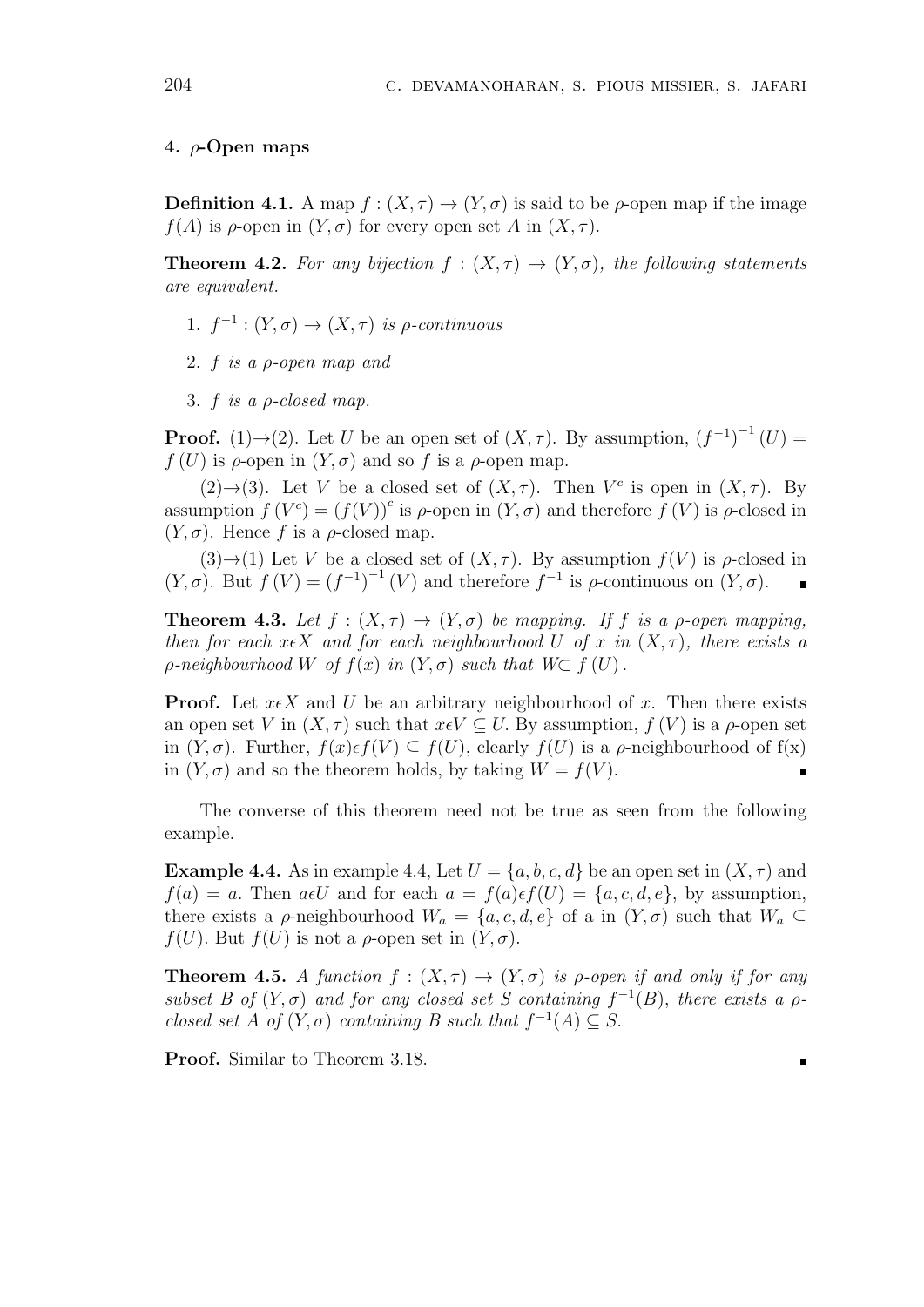### **5.** *ρ***-Homeomorphisms**

**Definition 5.1.** A bijection  $f : (X, \tau) \to (Y, \sigma)$  is called *ρ*-homeomorphism if *f* is both *ρ*-continuous and *ρ*-open.

**Example 5.2.** Let  $X=Y=\{a,b,c\}$ ,  $\tau=\{\phi,\{a\},\{a,b\},X\}$ ,  $\sigma=\{\phi,\{b\},\{b,c\},Y\}$ . Define a map  $f : (X, \tau) \to (Y, \sigma)$  by  $f(a) = c$ ,  $f(b) = b$ ,  $f(c) = a$ . Then f is a *ρ*-homeomorphism.

**Theorem 5.3.** *Every ρ-homeomorphism is a gp-homeomorphism* (*resp. gprhomeomorphism, πgp-homeomorphism*)*.*

**Proof.** By Theorem 2.4(iv), every *ρ*-continuous map is gp-continuous (resp. *gpr*continuous, $\pi q$ -continuous) and also by Theorem 2.4(ii), every *ρ*-open map is *gp*-open (resp. *gpr*-open,*πgp*-open), the proof follows.

The converse of the above theorem need not be true as seen from the following example.

# **Example 5.4.**

- (i) Let  $X = Y = \{a, b, c, d, e\}, \tau = \{\phi, \{b, c, d\}, \{a, b, c, d\}, \{b, c, d, e\}, X\}$  and  $\sigma = {\phi, \{a, b, e\}, X}$ *.* Define  $f : (X, \tau) \to (X, \sigma)$  by  $f(a) = e, f(b) = c$ ,  $f(c) = d$ ,  $f(d) = a$ ,  $f(e) = b$ . Then *f* is *gp*-homeomorphism but not *ρ*homeomorphism. Observe that for the closed set  $V = \{c, d\}$  in  $(X, \sigma)$ ,  $f^{-1}(V) = \{b, c\}$  is gp-closed but not *ρ*-closed in  $(X, \tau)$ , that is *f* is not *ρ*-continuous.
- (ii) Let  $X=Y=\{a,b,c\}$ ,  $\tau = \{\phi,\{a\},\{a,b\},\{c,a\},X\}$ ,  $\sigma = \{\phi,\{b\},\{c,a\},Y\}$ . Let f : $(X, \tau) \rightarrow (Y, \sigma)$  be an identity map. Then *f* is  $\pi q p$ -homeomorphism but not  $\rho$ -homeomorphism. Since for the closed set  $V = \{c.a\}$  in  $(Y, \sigma)$ ,  $f^{-1}(V)$  $= \{c, a\}$  is not *ρ*-closed in  $(X, \tau)$ , that is *f* is not *ρ*-continuous.
- (iii) Let  $X = \{a, b, c, d, e\}$ ,  $Y = \{a, b, c, d\}$ ,  $\tau = \{\phi, \{c\}, \{e\}, \{a, b\}, \{c, e\}, \{a, b, c\}$ ,  $\{a, b, e\}, \{a, b, c, e\}, X\}, \sigma = \{\phi, \{c, d\}, Y\}.$  Define  $f : (X, \tau) \to (Y, \sigma)$  by  $f(a) = f(c) = a$ ,  $f(b) = f(e) = b$ ,  $f(d) = c$ . Then *f* is *apr*-homeomorphism but not *ρ*-homeomorphism. Since for the closed set  $V = \{a, b\}$  in  $(Y, \sigma)$ ,  $f^{-1}(V) = \{a, b, c, e\}$  is not *ρ*-closed in  $(X, \tau)$ , that is *f* is not *ρ*-continuous.

**Theorem 5.5.** Let  $f : (X, \tau) \to (Y, \sigma)$  be both a contra-open and contra-con*tinuous function; further let f be a gp-homeomorphism.Then f is a ρ-homeomorphism.*

**Proof.** Let *U* be open in  $(X, \tau)$ . Then  $f(U)$  is *gp*-open in  $(Y, \sigma)$ . Hence  $Y - f(U)$ is *gp*-closed in  $(Y, \sigma)$ . Since f is contra-open, then  $f(U)$  is closed in  $(Y, \sigma)$  and so *Y* − *f*(*U*) is open in (*Y, σ*). By Theorem 2.2 [29], *Y* − *f*(*U*) is preclosed in (*Y, σ*) and by Theorem 2.4(i),  $Y - f(U)$  is *ρ*-closed in  $(Y, \sigma)$ , that is  $f(U)$  is *ρ*-open in  $(Y, \sigma)$ . Hence *f* is  $\rho$ -open. Let *V* be closed in  $(Y, \sigma)$ . Then  $f^{-1}(V)$  is gp-closed in  $(X, \tau)$ . Since *f* is contra-continuous, then  $f^{-1}(V)$  is open in  $(X, \tau)$ . By Theorem 2.2 [29] and by Theorem 2.4(i),  $f^{-1}(V)$  is  $\rho$ -closed in  $(X, \tau)$ . Hence f is  $\rho$ -continuous. Since *f* is *ρ*-continuous and *ρ*-open, therefore *f* is *ρ*-homeomorphism.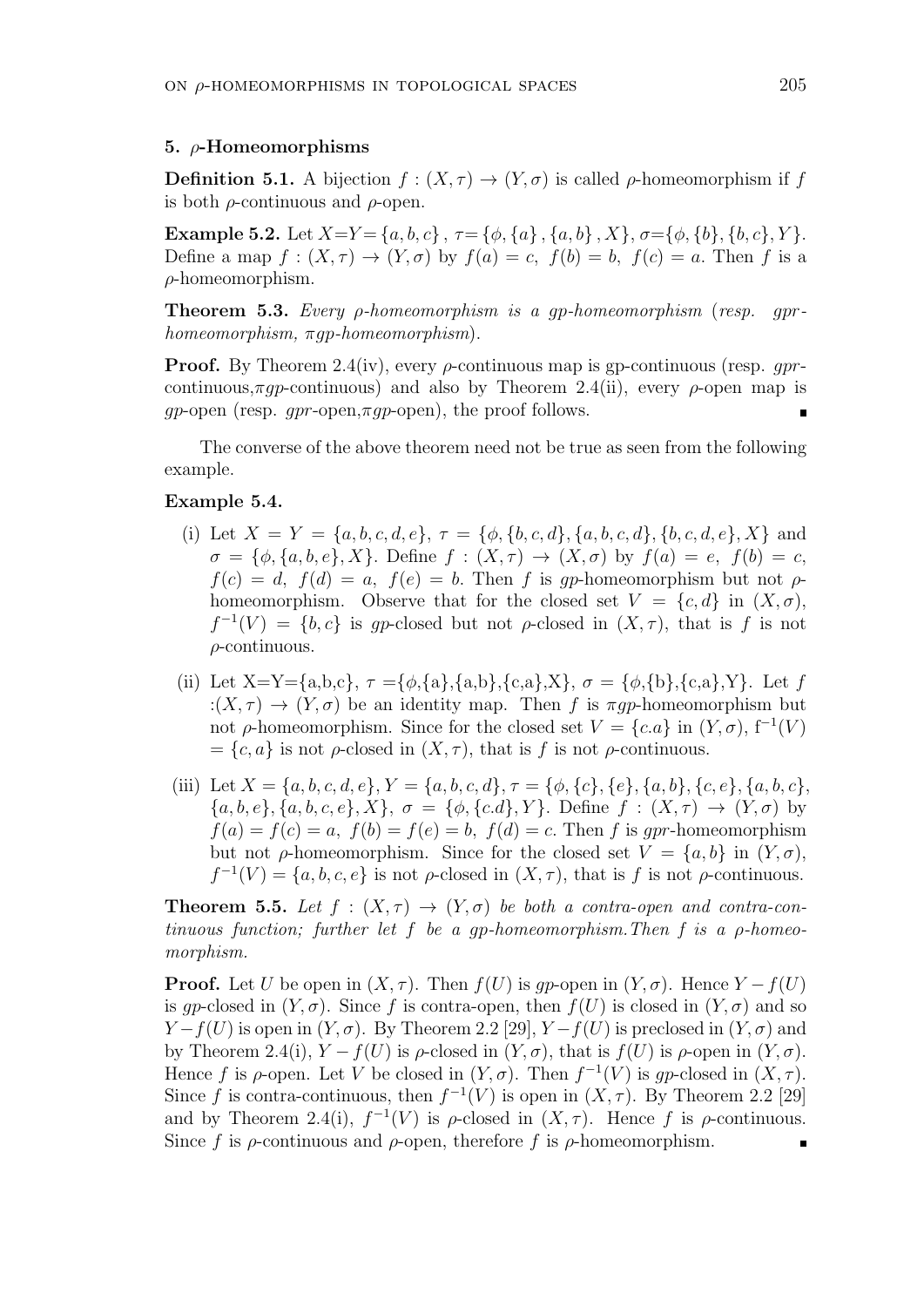**Definition 5.6.** A function  $f : (X, \tau) \to (Y, \sigma)$  is called

- 1. contra-*π*-open (resp.regular-contra-open), if f(U) is *π*-closed (resp. regular closed) in  $(Y, \sigma)$  for every open set *U* in  $(X, \tau)$ .
- 2. contra- $\pi$ -continuous, if  $f^{-1}(V)$  is  $\pi$ -open in  $(X, \tau)$  for every closed set V in  $(Y, \sigma)$ .

**Theorem 5.7.** Let  $f : (X, \tau) \to (Y, \sigma)$  be both a contra- $\pi$ -open and contra- $\pi$ *continuous function; further, let*  $f$  *be a*  $\pi q p$ -*homeomorphism. Then*  $f$  *is a*  $p$ *homeomorphism.*

**Proof.** Let *U* be open in  $(X, \tau)$ . Then  $f(U)$  is  $\pi q p$ -open in  $(Y, \sigma)$ . Hence  $Y - f(U)$ is  $\pi q p$ -closed in  $(Y, \sigma)$ . Since f is contra- $\pi$ -open, then  $f(U)$  is  $\pi$ -closed in  $(Y, \sigma)$ and so  $Y - f(U)$  is  $\pi$ -open in  $(Y, \sigma)$ . By Theorem 2.4 [53],  $Y - f(U)$  is preclosed in  $(Y, \sigma)$  and since every  $\pi$ -open is open and by Theorem 2.4(i),  $Y - f(U)$  is  $\rho$ -closed in  $(Y, \sigma)$ , that is  $f(U)$  is  $\rho$ -open in  $(Y, \sigma)$ . Hence f is  $\rho$ -open. Let V be closed in  $(Y, \sigma)$ . Then  $f^{-1}(V)$  is  $\pi gp$ -closed in  $(X, \tau)$ . Since f is contra- $\pi$ -continuous, then  $f^{-1}(V)$  is  $\pi$ -open in  $(X, \tau)$ . By Theorem 2.4 [53] and since every  $\pi$ -open is open and by Theorem 2.4(i),  $f^{-1}(V)$  is  $\rho$ -closed in  $(X, \tau)$ . Hence f is  $\rho$ -continuous. Since *f* is *ρ*-continuous and *ρ*-open, therefore *f* is *ρ*-homeomorphism.

**Theorem 5.8.** Let  $f : (X, \tau) \to (Y, \sigma)$  be both a contra-regular open and RC*continuous function; further, let f be a gpr-homeomorphism. Then f is a ρhomeomorphism.*

**Proof.** Let *U* be open in  $(X, \tau)$ . Then  $f(U)$  is *gpr*-open in  $(Y, \sigma)$ . Hence  $Y - f(U)$ is *gpr*-closed in  $(Y, \sigma)$ . Since f is contra-regular open, then  $f(U)$  is regular closed in  $(Y, \sigma)$  and so  $Y - f(U)$  is regular open in  $(Y, \sigma)$ . By Theorem 3.10 [22],  $Y - f(U)$ is preclosed in  $(Y, \sigma)$  and since every regular open is open and by Theorem 2.4(i), *Y* − *f*(*U*) is *ρ*-closed in  $(Y, σ)$ , that is *f*(*U*) is *ρ*-open in  $(Y, σ)$ . Hence *f* is *ρ*open. Let *V* be closed in  $(Y, \sigma)$ . Then  $f^{-1}(V)$  is *gpr*-closed in  $(X, \tau)$ . Since f is completely contra-continuous, then  $f^{-1}(V)$  is regular open in  $(X, \tau)$ . By Theorem 3.10 [22] and since every regular open is open and by Theorem 2.4(i),  $f^{-1}(V)$  is *ρ*-closed in  $(X, τ)$ . Hence *f* is *ρ*-continuous. Since f is *ρ*-continuous and *ρ*-open, therefore  $f$  is  $\rho$ -homeomorphism.

**Theorem 5.9.** Let  $f : (X, \tau) \to (Y, \sigma)$  be both a contra-open and contra-continuous *function; let f be a pre-homeomorphism. Then f is a ρ-homeomorphism.*

**Proof.** Let *U* be open in  $(X, \tau)$ . Then  $f(U)$  is preopen in  $(Y, \sigma)$ . Hence Y-f(U) is preclosed in  $(Y, \sigma)$ . Since f is contra-open, then  $f(U)$  is closed in  $(Y, \sigma)$  and so Y-f(U) is open in  $(Y, \sigma)$ . By Theorem 2.4(i), Y-f(U) is  $\rho$ -closed in  $(Y, \sigma)$ , that is f(U) is  $\rho$ -open in  $(Y, \sigma)$ . Hence f is  $\rho$ -open. Let V be closed in  $(Y, \sigma)$ . Then  $f^{-1}(V)$  is preclosed in  $(X, \tau)$ . Since f is contra-continuous, then  $f^{-1}(V)$  is open in (*X, τ*). By Theorem 2.4(i),  $f<sup>-1</sup>(V)$  is *ρ*-closed in (*X, τ*). Hence f is *ρ*-continuous. Since f is  $\rho$ -continuous and  $\rho$ -open, therefore f is  $\rho$ -homeomorphism.

The concepts of *ρ*-homeomorphism and of homeomorphism are independent as can be seen from the following examples.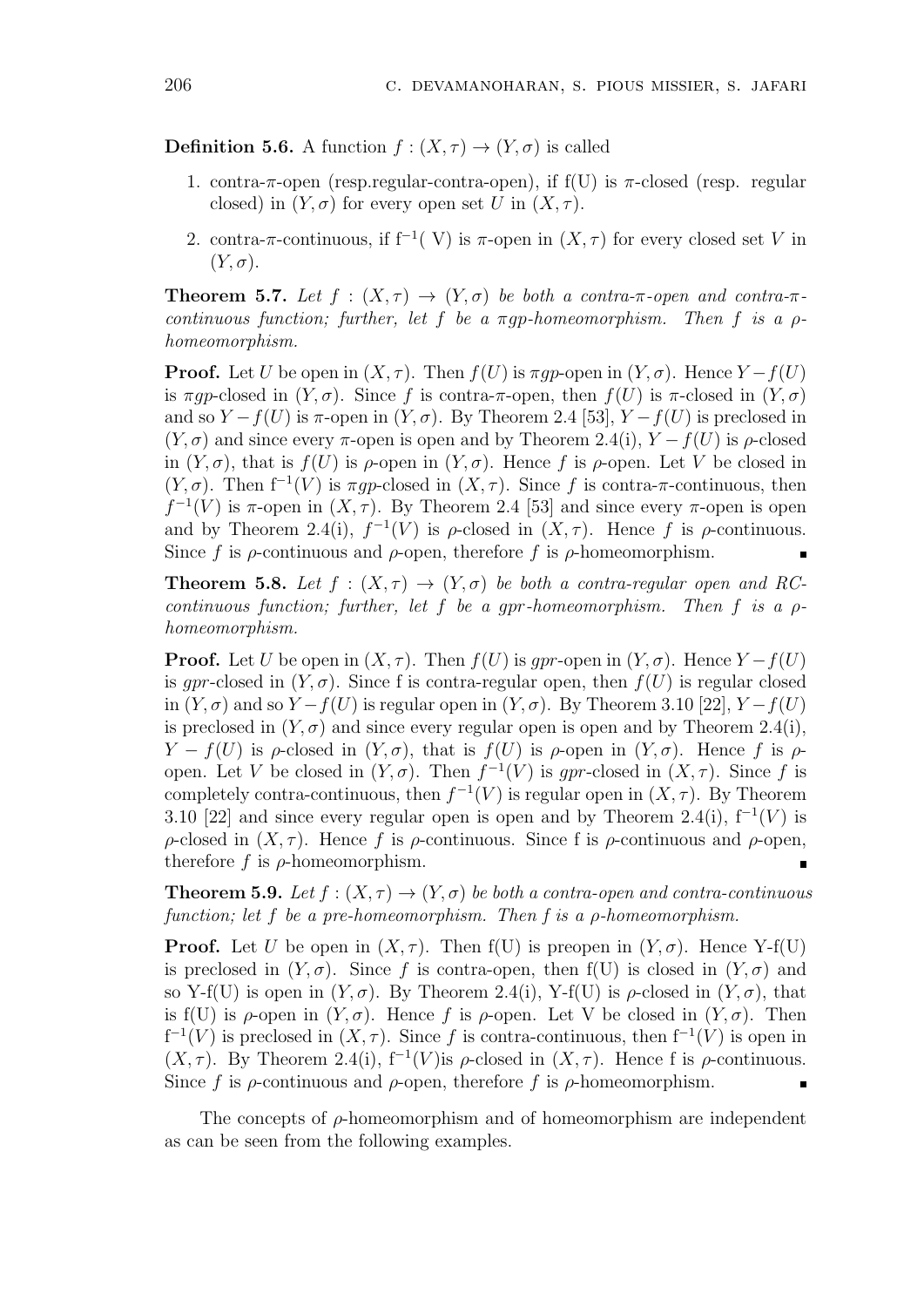#### **Example 5.10.**

- (i) Let  $X = \{a,b,c\} = Y$ ,  $\tau = \{\phi, \{a,b\}, X\}$  and  $\sigma = \{\phi, \{a\}, \{a,b\}, Y\}$ . The identity map  $f$  on  $X$  is  $\rho$ -homeomorphism but not a homeomorphism, because it is not continuous.
- (ii) Let  $(R,\tau)$  be a usual topology and  $((0,1),\tau^*)$ , where  $\tau^*$  denotes that relativized usual topology on  $(0,1)$ . Let  $f : (R, \tau) \to ((0,1), \tau^*)$  be a map defined by  $f(x) = 2x-1/x(x-1)$ . Then *f* is a homeomorphism but not a  $\rho$ homeomorphism, because it is not *ρ*-continuous.

The concepts of *ρ*-homeomorphism and of *g*-homeomorphism are independent as can be seen from the following examples.

### **Example 5.11.**

- (i) Let  $X = \{a, b, c\} = Y$ ,  $\tau = \{\phi, \{a\}, \{a, b\}, \{a, c\}, X\}$ ,  $\sigma = \{\phi, \{b\}, \{a, b\}, Y\}$ . Define  $f : (X, \tau) \to (Y, \sigma)$  by  $f(a) = b$ ,  $f(b) = a$ ,  $f(c) = c$ . Then *f* is a  $\rho$ -homeomorphism but not g-homeomorphism. Since for the open set  $V = \{a, c\}$  in  $(X, \tau)$ ,  $f(V) = \{b, c\}$  is not *g*-open in  $(Y, \sigma)$ .
- (ii) As in Example 5.10(ii),  $f$  is a  $q$ -homeomorphism but not  $\rho$ -homeomorphism, because it is not *ρ*-continuous.

The concepts of *ρ*-homeomorphism and of semi-homeomorphism are independent as can be seen from the following examples.

#### **Example 5.12.**

- (i) Let  $X = Y = \{a, b, c\}, \tau = \{\phi, \{a, b\}, X\}, \sigma = \{\phi, \{a\}, \{a, b\}, Y\}.$  Let  $f$ :  $(X, \tau) \to (Y, \sigma)$  be an identity map. Then *f* is a *ρ*-homeomorphism. But *f* is not a semi-homeomorphism. Since for the closed set  $V = \{b, c\}$  in  $(Y, \sigma)$ ,  $f^{-1}(V) = \{b, c\}$ , which is not closed in  $(X, \tau)$ . Therefore *f* is not a continuous map.
- (ii) Let  $X = Y = \{a, b, c\}, \tau = \{\phi, \{a\}, \{b, c\}, X\}, \sigma = \{\phi, \{c\}, \{a, b\}, Y\}.$ Define  $f: (X, \tau) \to (Y, \sigma)$  by  $f(a) = c$ ,  $f(b) = a$ ,  $f(c) = b$ . Then *f* is a semihomeomorphism. But  $f$  is not a  $\rho$ -homeomorphism. Since for the closed set  $V = \{c\}$  in  $(Y, \sigma)$ ,  $f^{-1}(V) = \{a\}$ , which is not  $\rho$ -closed in  $(X, \tau)$ . Therefore *f* is not a *ρ*-continuous map.

The concepts of *ρ*-homeomorphism and of pre-homeomorphism are independent as can be seen from the following examples.

#### **Example 5.13.**

(i) Let  $X = Y = \{a, b, c\}, \tau = \{\phi, \{a\}, \{a, b\}, X\}, \sigma = \{\phi, \{a\}, \{b\}, \{a, b\}, \sigma\}$  ${b, c}$ , *Y* }*.* Define  $f : (X, \tau) \to (Y, \sigma)$  by  $f(a) = b$ ,  $f(b) = a$ ,  $f(c) = c$ . Then *f* is a *ρ*-homeomorphism. But *f* is not a pre-homeomorphism. Since for the closed set  $V = \{b, c\}$  in  $(Y, \sigma)$ ,  $f^{-1}(V) = \{c, a\}$ , which is not preclosed in  $(X, \tau)$ . Therefore f is not a pre-continuous map.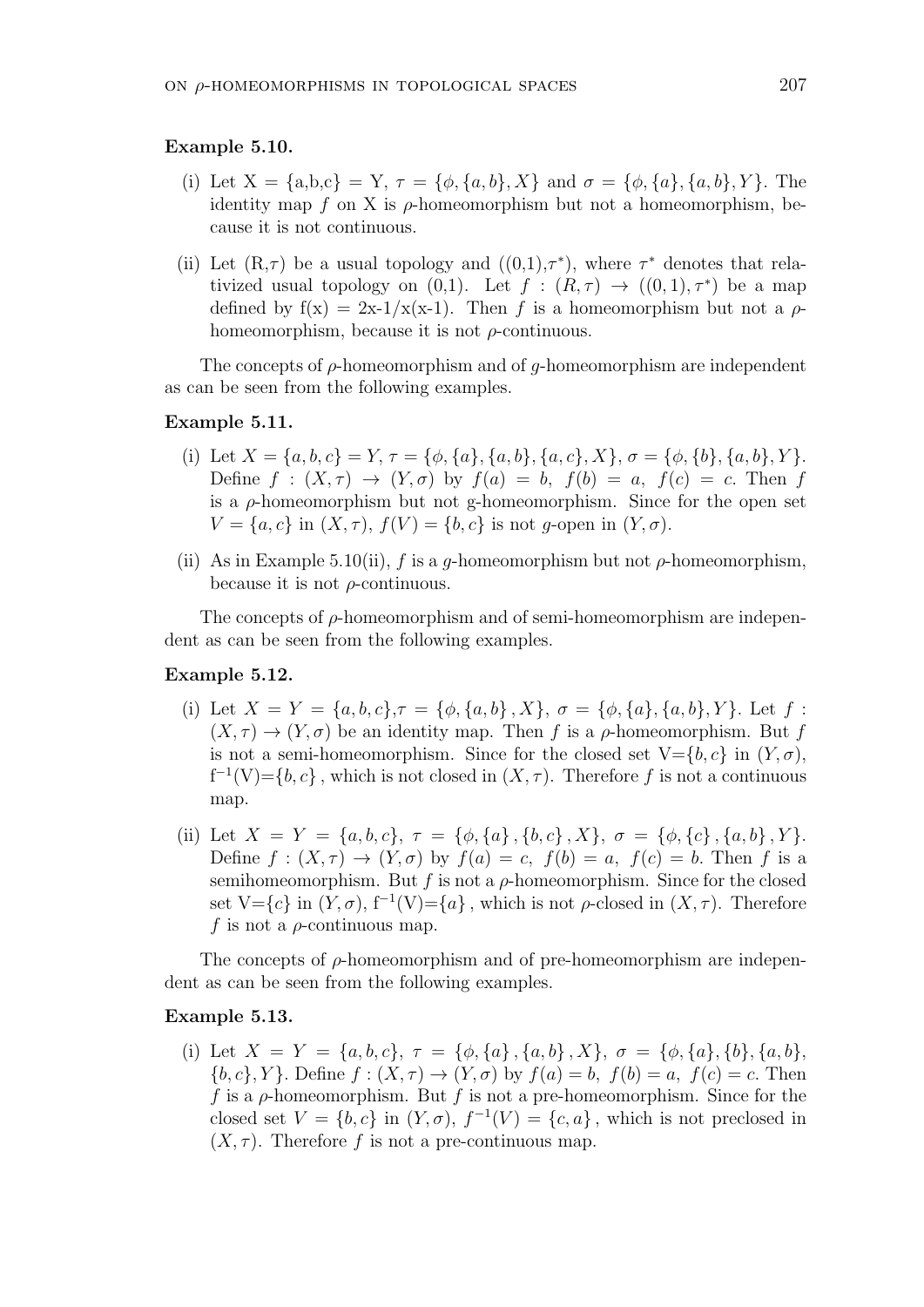(ii) Let  $X = \{a, b, c, d, e\}$  with the topology  $\tau = \{\phi, \{b, c, d\}, \{a, b, c, d\}, \{b, c, d, e\},\}$ *X}* and *Y* = *{a, b}* with the discrete topology *σ*. Define *f* : (*X, τ*)  $\rightarrow$  (*Y, σ*) by  $f(c) = f(d) = a$ ,  $f(a) = f(b) = f(e) = b$ . Then *f* is pre-homeomorphism but not *ρ*-homeomorphism. Since for the closed set  $V = \{a\}$  in  $(Y, \sigma)$ ,  $f^{-1}(V) = \{c, d\}$  is not *ρ*-closed in  $(X, \tau)$ , that is *f* is not *ρ*-continuous.

**Theorem 5.14.** *Let*  $f : (X, \tau) \to (Y, \sigma)$  *be a bijection*  $\rho$ *-continuous map. Then the following statements are equivalent.*

- 1. *f is a ρ-open map.*
- 2. *f is a ρ-homeomorphism.*
- 3. *f is a ρ-closed map.*

**Proof.** (1) $\rightarrow$ (2) By hypothesis and by assumption, proof is obvious.

(2) $\rightarrow$ (3) Let *V* be a closed set in  $(X, \tau)$ . Then  $V^c$  is open in  $(X, \tau)$ . By hypothesis,  $f(V^c) = (f(V))^c$  is  $\rho$ -open in  $(Y, \sigma)$ . That is,  $f(V)$  is  $\rho$ -closed in  $(Y, \sigma)$ . Therefore *f* is a *ρ*-closed map.

(3) $\rightarrow$ (1) Let *V* be a open set in  $(X, \tau)$ . Then  $V^c$  is closed in  $(X, \tau)$ . By hypothesis,  $f(V^c) = (f(V))^c$  is  $\rho$ -closed in  $(Y, \sigma)$ . That is,  $f(V)$  is  $\rho$ -open in  $(Y, \sigma)$ . Therefore *f* is a *ρ*-open map.

The composition of two  $\rho$ -homeomorphism maps need not be a  $\rho$ -homeomorphism as can be seen from the following example.

**Example 5.15.** Let  $X = Y = Z = \{a, b, c\}, \tau = \{\phi, \{a, b\}, X\}, \sigma = \{\phi, \{a\}, \{a, b\}, \sigma\}$  $Y$ ,  $\eta = {\phi, \{a\}, \{b\}, \{a, b\}, \{b, c\}, Z}$ . Let  $f : (X, \tau) \to (Y, \sigma)$  be an identity map and define  $g: (Y, \sigma) \to (Z, \eta)$  by  $g(a) = b$ ,  $g(b) = a$ ,  $g(c) = c$ . Then both f and *g* are *ρ*-homeomorphisms, but their composition  $g \circ f : (X, \tau) \to (Z, \eta)$  is not a *ρ*-homeomorphism. Since for the closed set  $V = \{a\}$  in  $(Z, \eta)$ ,  $(g \circ f)^{-1}(V) = \{b\}$ , which is not a  $\rho$ -closed set in  $(X, \tau)$ . Therefore  $g \circ f$  is not a  $\rho$ -continuous map and so  $q \circ f$  is not a *ρ*-homeomorphism.

**Theorem 5.16.** Let  $f : (X, \tau) \to (Y, \sigma)$  be a *ρ*-homeomorphism. Let A be an *open ρ*-closed subset of X and let B be a closed subset of Y such that  $f(A)=B$ . *Assume that*  $\rho C(X, \tau)$  (*the class of all*  $\rho$ -closed sets of  $(X, \tau)$ ) *be closed under finite intersections. Then the restriction*  $f_A : (A, \tau_A) \to (B, \sigma_B)$  *is a p-homeomorphism.* 

**Proof.** We have to show that  $f_A$  is a bijection,  $f_A$  is a  $\rho$ -open map and  $f_A$  is a *ρ*-continuous map.

(i) Since f is one-one,  $f_A$  is also one-one. Also since  $f(A) = B$  we have  $f_A(A) = B$  so that  $f_A$  is onto and hence  $f_A$  is a bijection.

(ii) Let *U* be an open set of  $(A, \tau_A)$ . Then  $U = A \cap H$ , for some open set *H* in  $(X, \tau)$ . Since *f* is one-one, then  $f(U) = f(A \cap H) = f(A) \cap f(H) = B \cap f(H)$ . Since f is  $\rho$ -open and H is an open set in  $(X, \tau)$ , then  $f(H)$  is a  $\rho$ -open set in  $(Y, \sigma)$ . Therefore  $f(U)$  is a  $\rho$ -open set in  $(B, \sigma_B)$ . Hence  $f_A$  is a  $\rho$ -open map.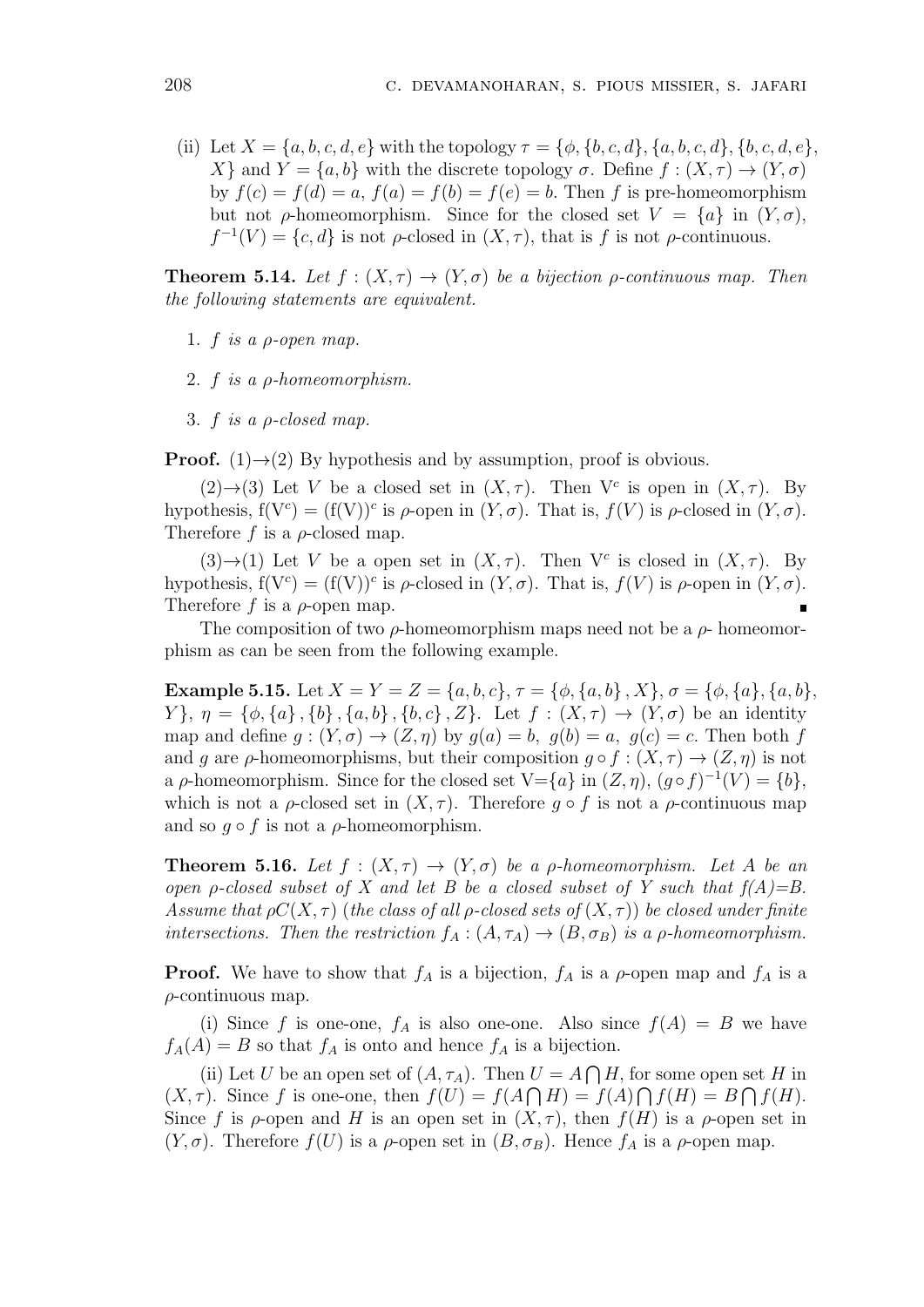(iii) Let *V* be a closed set in  $(B, \sigma_B)$ . Then  $V = B \cap K$ , for some closed set *K* in  $(Y, \sigma)$ . Since *B* is a closed set in  $(Y, \sigma)$ , then *V* is a closed set in  $(Y, \sigma)$ . By hypothesis and assumption,  $f^{-1}(V) \bigcap A = H_1$  (say) is a  $\rho$ -closed set in  $(X, \tau)$ . Since  $f_A^{-1}(V) = H_1$ , it is sufficient to show that  $H_1$  is a *ρ*-closed set in  $(A, \tau_A)$ . Let  $G_1$  be  $\tilde{g}$ -open in  $(A, \tau_A)$  such that  $H_1 \subseteq G_1$ . Then by hypothesis and by Lemma 2.4(vii),  $G_1$  is  $\tilde{g}$ -open in *X*. Since  $H_1$  is a  $\rho$ -closed set in  $(X, \tau)$ , we have  $\text{Pcl}_X(H_1) \subseteq \text{Int}(G_1)$ . Since *A* is open and by Lemma 2.10 [23],  $\text{Pcl}_A(H_1)$  $=$   $\mathrm{Pcl}_X(H_1) \cap A \subseteq \mathrm{Int}(G_1) \cap A = \mathrm{Int}(G_1) \cap \mathrm{Int}(A) = \mathrm{Int}(G_1 \cap A) \subseteq \mathrm{Int}(G_1)$  and so  $H_1 = f_A^{-1}(V)$  is *ρ*-closed set in  $(A, \tau_A)$ . Therefore  $f_A$  is a *ρ*-continuous map. Hence  $f_A$  is a  $\rho$ -homeomorphism.

**Definition 5.17.** A topological space  $(X, \tau)$  is called a *ρ*-Hausdorff if for each pair *x*, *y* of distinct points of *X*, there exists  $\rho$ -open neighbourhoods  $U_1$  and  $U_2$  of *x* and *y*, respectively, that are disjoint.

**Theorem 5.18.** *Let*  $(X, \tau)$  *be a topological space and let*  $(Y, \sigma)$  *be a p-Hausdorff space.* Let  $f : (X, \tau) \to (Y, \sigma)$  be a one-one *ρ*-irresolute map. Then  $(X, \tau)$  is also *a ρ-Hausdorff space.*

**Proof.** Let  $x_1, x_2$  be any two distinct points of *X*. Since *f* is one-one,  $x_1 \neq x_2$ implies  $f(x_1) \neq f(x_2)$ . Let  $y_1 = f(x_1)$ ,  $y_2 = f(x_2)$  so that  $x_1 = f^{-1}(y_1)$  and  $x_2 = f^{-1}(y_2)$ . Then  $y_1, y_2 \in Y$  such that  $y_1 \neq y_2$ . Since  $(Y, \sigma)$  is  $\rho$ -Hausdorff, then there exists  $\rho$ -open sets  $U_1$  and  $U_2$  of  $(Y, \sigma)$  such that  $y_1 \in U_1$ ,  $y_2 \in U_2$ and  $U_1 \cap U_2 = \phi$ . Since f is  $\rho$ -irresolute,  $f^{-1}(U_1)$  and  $f^{-1}(U_2)$  are  $\rho$ -open sets of  $(X, \tau)$ . Now  $f^{-1}(U_1) \cap f^{-1}(U_2) = f^{-1}(U_1 \cap U_2) = f^{-1}(\phi) = \phi$ , and  $y_1 \in U_1$  implies  $f^{-1}(y_1) \in f^{-1}(U_1)$  implies  $x_1 \in f^{-1}(U_1)$ ,  $y_2 \in U_2$  implies  $f^{-1}(y_2) \in f^{-1}(U_2)$ implies  $x_2 \in f^{-1}(U_2)$ . Thus it is shown that for every pair of distinct points  $x_1, x_2$ of *X*, there exists disjoint  $\rho$ -open sets  $f^{-1}(U_1)$  and  $f^{-1}(U_2)$  such that  $x_1 \in f^{-1}(U_1)$ and  $x_2 \in f^{-1}(U_2)$ . Accordingly, the space  $(X, \tau)$  is a  $\rho$ -Hausdorff space.

**Theorem 5.19.** *Every ρ-compact subset A of a ρ-Hausdorff space X is ρ-closed. Assume that*  $\rho O(X, \tau)$  (*the class of all*  $\rho$ -open sets of  $(X, \tau)$ ) be closed under finite *intersections.*

**Proof.** We shall show that  $X - A$  is  $\rho$ -open. Let  $x \in X - A$ . Since X is  $\rho$ -Hausdorff, for every  $y \in A$ , there exists disjoint  $\rho$ -open neighbourhoods  $U_y$  and *V*<sub>y</sub> of *x* and *y* such that  $U_y \cap V_y = \phi$ . Now the collection  $\{V_y/y \in A\}$  is a *ρ*-open cover of *A*, since *A* is compact, there exists a finite subcover  $\{y_i, i = 1, ..., n\}$  such that  $A \subset \bigcup \{V_{y_i}, i = 1, ..., n\}.$ 

Let  $U = \bigcap \{U_{y_i}, i = 1, ..., n\}$  and  $V = \bigcup \{V_{y_i}, i = 1, ..., n\}$ . Then, by assumption, *U* is an *ρ*-open neighbourhood of *x*. Clearly,  $U \cap V = \phi$ , hence  $U \cap A = \phi$ , thus  $U \subset X - A$ , which means  $X - A$  is  $\rho$ -open, therefore A is  $\rho$ -closed.

**Theorem 5.20.** *Let*  $(X, \tau)$  *a topological space and let*  $(Y, \sigma)$  *be a*  $\rho$ *-Hausdorff space.* Assume that  $\rho O(X, \tau)$  (the class of all  $\rho$ -open sets of  $(X, \tau)$ ) be closed *under finite intersections. If f, g are ρ-irresolute maps of X into Y , then the set*  $A = \{x \in X : f(x) = g(x)\}\$ is a *p*-closed subset of  $(X, \tau)$ .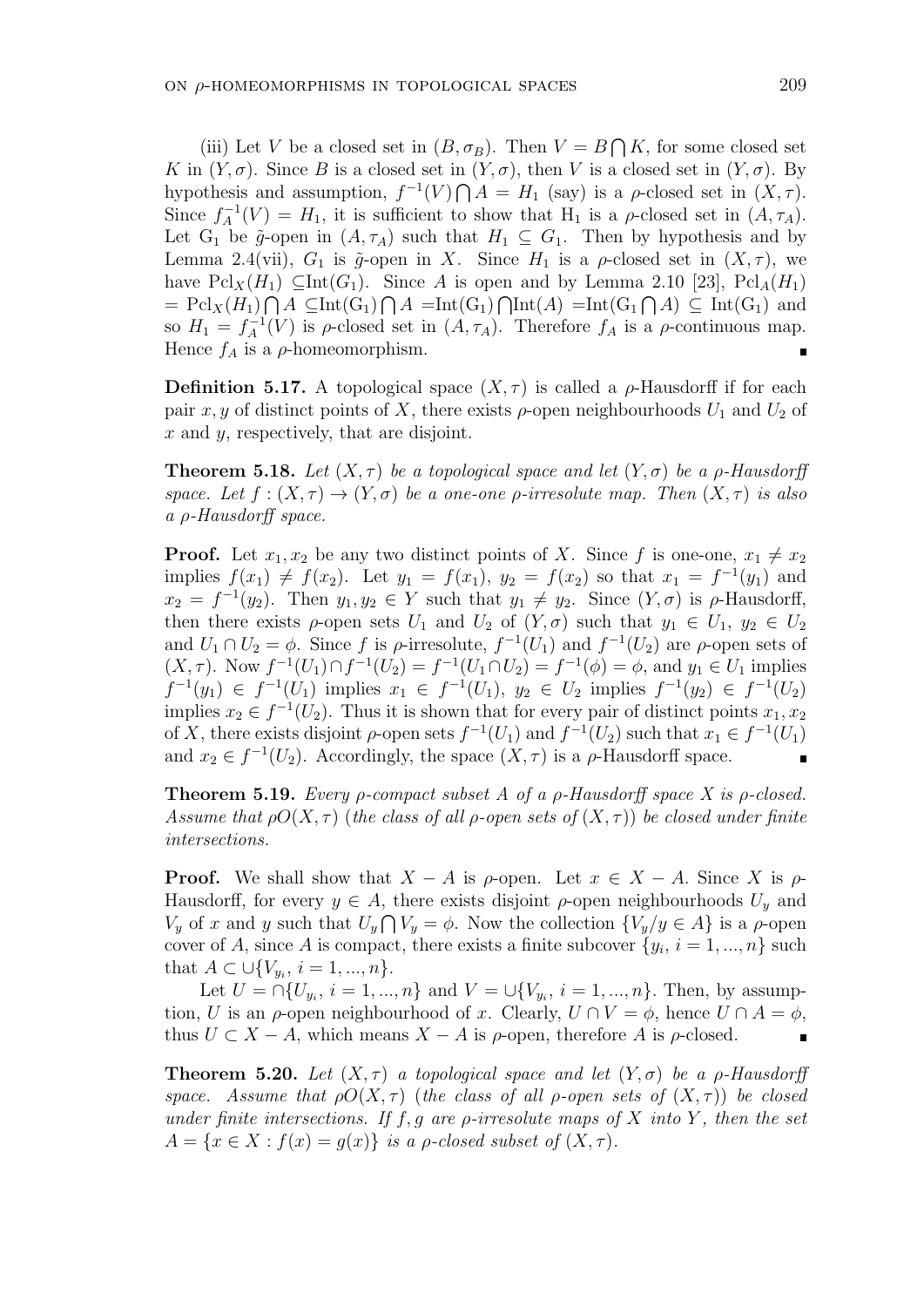$\blacksquare$ 

**Proof.** We shall show that  $X - A$  is an  $\rho$ -open subset of  $(X, \tau)$ . Now  $X - A =$  $\{x \in X : f(x) \neq g(x)\}\.$  Let  $p \in X - A$ . Set  $y_1 = f(p), y_2 = g(p)$ . By the definition of  $X - A$ , we have  $y_1 \neq y_2$ . Thus  $y_1, y_2$  are two distinct points of *Y*. Since  $(Y, \sigma)$  is a  $\rho$ -Hausdorff space, there exists  $\rho$ -open sets  $U_1, U_2$  of  $(Y, \sigma)$  such that  $y_1 = f(p) \in U_1$ ,  $y_2 = g(p) \in U_2$  and  $U_1 \cap U_2 = \phi$ . Therefore  $p \in f^{-1}(U_1)$ ,  $p \in g^{-1}(U_2)$ , so that  $p \in f^{-1}(U_1) \cap g^{-1}(U_2) = W(\text{say})$ . Since *f* and g are  $\rho$ -irresolute maps,  $f^{-1}(U_1)$  and  $g^{-1}(U_2)$  are  $\rho$ -open sets of  $(X, \tau)$  and by assumption *W* is a *ρ*-open set containing *p*. We will now show that  $W \subset X - A$ . Let  $y \in W$ , since  $U_1 \cap U_2 = \phi$ , then  $f(y) \neq g(y)$  and hence from the definition of  $X - A$ ,  $y \in X - A$ . Therefore  $W \subset X - A$ , which means  $X - A$  is a  $\rho$ -open set. It follows that A is a  $\rho$ -closed subset of  $(X, \tau)$ .

We define another new class of maps called  $\rho^*$ -closed maps.

**Definition 5.21.** A map  $f : (X, \tau) \to (Y, \sigma)$  is said to be a  $\rho^*$ -closed map if the image  $f(A)$  is  $\rho$ -closed in  $(Y, \sigma)$  for every  $\rho$ -closed set A in  $(X, \tau)$ .

**Example 5.22.** As in Example 3.2(i), *f* is a  $\rho^*$ -closed map.

**Theorem 5.23.** *If*  $f : (X, \tau) \to (Y, \sigma)$  *is*  $\tilde{g}$ -*irresolute and M-preclosed functions then*  $f$  *is a*  $\rho^*$ -closed map.

**Proof.** By Theorem 2.4(iii), the theorem follows.

**Theorem 5.24.** *Every ρ*-closed map is a  $\rho^*$ -closed map if  $(X, \tau)$  *is*  $\rho$ -*T<sub>S</sub> space.* 

**Proof.** Let  $f : (X, \tau) \to (Y, \sigma)$  be a *ρ*-closed map and *V* be a *ρ*-closed set in  $(X, \tau)$ . Since  $(X, \tau)$  is a  $\rho$ -*T<sub>S</sub>* space and by Theorem 2.4(ii), *V* is a closed set in  $(X, \tau)$  and since f is  $\rho$ -closed, then  $f(V)$  is a  $\rho$ -closed set in  $(Y, \sigma)$ . Hence f is a *ρ*\*-closed map.

We next introduce a new class of maps called  $\rho^*$ -homeomorphisms. This class of maps is closed under composition of maps.

**Definition 5.25.** A bijection  $f : (X, \tau) \to (Y, \sigma)$  is said to be  $\rho^*$ - homeomorphism if both  $f$  and  $f^{-1}$  are  $\rho$ -irresolute.

**Example 5.26.** Let  $X = Y = \{a, b, c\}, \tau = \{\phi, \{b\}, \{c\}, \{a, b\}, \{b, c\}, X\}, \sigma =$  $\{\phi, \{b\}, Y\}$ . Let  $f : (X, \tau) \to (Y, \sigma)$  be defined by  $f(a) = f(b) = a, f(c) = c$ . Then *f* is a *ρ*\*-homeomorphism.

**Theorem 5.27.** *A bijective ρ-irresolute map of a ρ-compact space X onto a ρ-Hausdorff space Y is a ρ\*-homeomorphism.*

**Proof.** Let  $(X, \tau)$  be a  $\rho$ -compact space and  $(Y, \sigma)$  be a  $\rho$ -Hausdorff space. Let  $f: (X, \tau) \to (Y, \sigma)$  be a bijective  $\rho$ -irresolute map. We have to show that f is a *ρ*\*-homeomorphism. We need only to show that f*−*<sup>1</sup> is a *ρ*-irresolute map. Let *F* be a *ρ*-closed set in  $(X, \tau)$ . Since  $(X, \tau)$  is a *ρ*-compact space, then by Theorem 2.4(v), *F* is a *ρ*-compact subset of  $(X, \tau)$ . Since *f* is *ρ*-irresolute and by Theorem 2.4(vi),  $f(F)$  is a *ρ*-compact subset of  $(Y, \sigma)$ . Since  $(Y, \sigma)$  is a *ρ*-Hausdorff space and assume that  $\rho O(X, \tau)$  be closed under finite intersections, then by Theorem 5.19, *f*(*F*) is a *ρ*-closed set in (*Y, σ*). Hence *f* is a *ρ*\*-homeomorphism.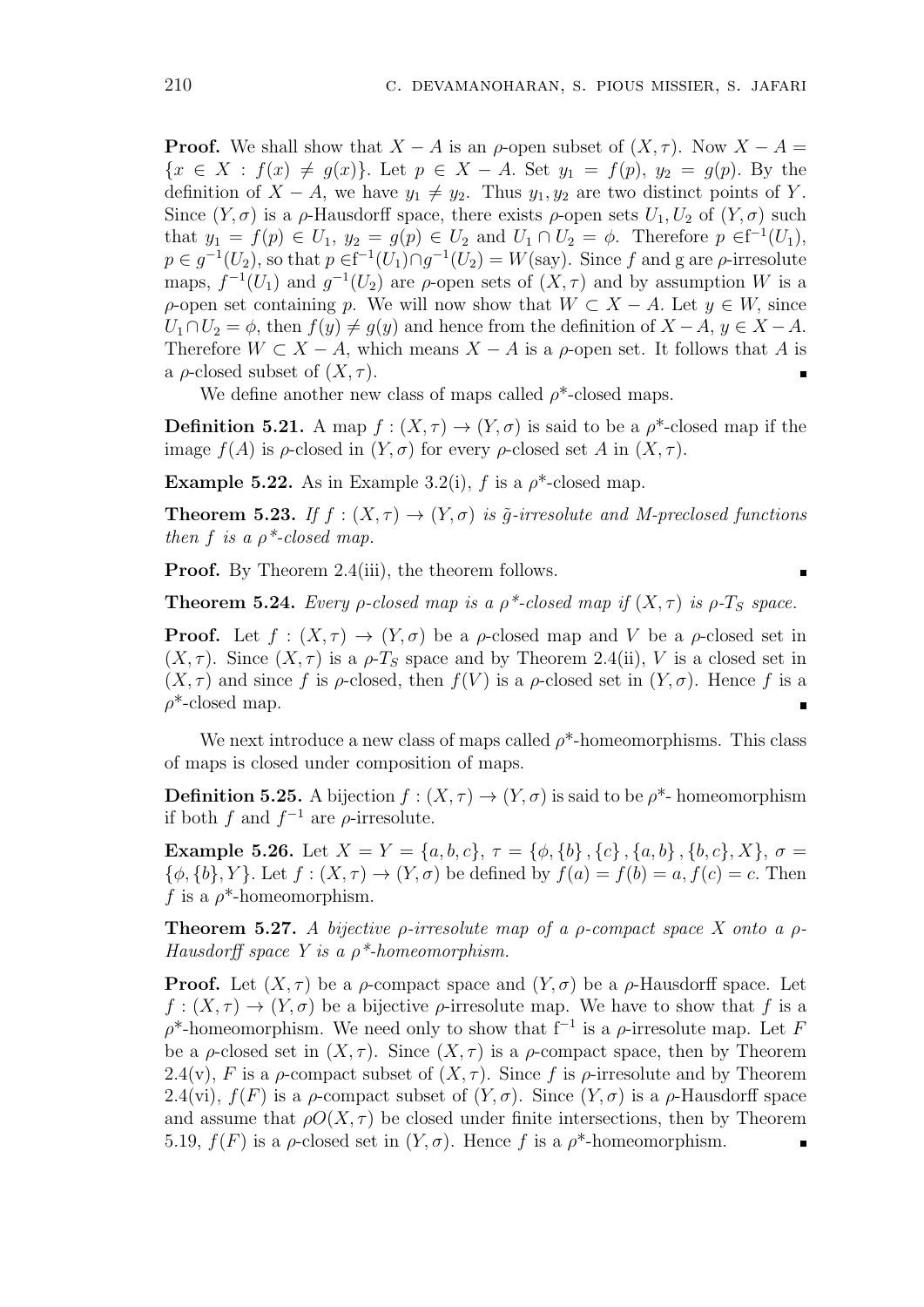**Theorem 5.28.** If  $f : (X, \tau) \to (Y, \sigma)$  and  $g : (Y, \sigma) \to (Z, \eta)$  are  $\rho^*$ -homeo*morphisms then their composition*  $g \circ f : (X, \tau) \to (Z, \eta)$  *is also*  $\rho^*$ -homeomorphism.

**Proof.** Let *V* be a *ρ*-closed set in  $(Z, \eta)$ . Now  $(g \circ f)^{-1}(V) = f^{-1}(g^{-1}(V))$ . Since *g* is a  $\rho^*$ -homeomorphism, then  $g^{-1}(V)$  is a  $\rho$ -closed set in  $(Y, \sigma)$  and since f is a  $\rho^*$ -homeomorphism, then  $f^{-1}(g^{-1}(V))$  is a  $\rho$ -closed set in  $(X, \tau)$ . Therefore  $g \circ f$ is *ρ*-irresolute. Also for a *ρ*-closed set *F* in  $(X, \tau)$ , we have  $(q \circ f)(F) = q(f(F))$ . Since *f* is a  $\rho^*$ -homeomorphism, then  $f(F)$  is a  $\rho$ -closed set in  $(Y, \sigma)$  and since *g* is a  $\rho^*$ -homeomorphism, then  $g(f(F))$  is a  $\rho$ -closed set in  $(Z, \eta)$ . Therefore  $(g \circ f)^{-1}$ is  $\rho$ -irresolute. Hence  $q \circ f$  is a  $\rho^*$ -homeomorphism.

Let  $\Gamma$  be a collection of all topological spaces. We introduce a relation, say <sup>"</sup> $\equiv$ <sub>*ρ*<sup>\*</sup></sub>, into the family Γ as follows: for two elements (*X, τ*) and (*Y, σ*) of Γ, (*X, τ*) is  $\rho^*$ -homeomorphic to  $(Y, \sigma)$ , say  $(X, \tau) \equiv_{\rho^*} (Y, \sigma)$ , if there exists a  $\rho^*$ -homeomorphism  $f : (X, \tau) \to (Y, \sigma)$ . Then, we have the following theorem on the relation " $\equiv_{\rho^*}$ ".

**Theorem 5.29.** *The relation*  $\equiv_{\rho^*}$  *above is an equivalence relation in the collection of all topological spaces* Γ*.*

**Proof.** (i) For any element  $(X, \tau) \in \Gamma$ ,  $(X, \tau) \equiv_{\rho^*} (X, \tau)$  holds. Indeed, the identity function  $I_x : (X, \tau) \to (X, \tau)$  is a  $\rho^*$ -homeomorphism.

(ii) Suppose  $(X, \tau) \equiv_{\rho^*} (Y, \sigma)$ , where  $(X, \tau)$  and  $(Y, \sigma) \in \Gamma$ . Then, there exists a  $\rho^*$ -homeomorphism  $f : (X, \tau) \to (Y, \sigma)$ . By definition it is seen that  $f^{-1}$  :  $(Y, \sigma) \to (X, \tau)$  is a  $\rho^*$ -homeomorphism and  $(Y, \sigma) \equiv_{\rho^*} (X, \tau)$ .

(iii) Suppose that  $(X, \tau) \equiv_{\rho^*} (Y, \sigma)$  and  $(Y, \sigma) \equiv_{\rho^*} (Z, \eta)$ , where  $(X, \tau)$ ,  $(Y, \sigma)$ and  $(Z, \eta) \in \Gamma$ . By Theorem 5.28, it is shown that  $(X, \tau) \equiv_{\rho^*} (Z, \eta)$ .

We denote the family of all  $\rho^*$ -homeomorphism of a topological space  $(X, \tau)$ onto itself by  $\rho^*$ - $h(X, \tau)$ .

**Theorem 5.30.** *The set*  $\rho^*$ -h( $X, \tau$ ) *is a group under the composition of maps.* 

**Proof.** Define a binary operation  $\Upsilon$ :  $\rho^*$ - $h(X, \tau) \times \rho^*$  -  $h(X, \tau) \to \rho^*$  -  $h(X, \tau)$ by  $\Upsilon(f,g) = g \circ f$  (the composition of f and g) for all  $f,g \in \rho^*{\text{-}h}(X,\tau)$ . Then by Theorem 5.28,  $g \circ f \in \rho^*$ - $h(X, \tau)$ . We know that the composition of maps is associative and the identity map  $I : (X, \tau) \to (X, \tau)$  belonging to  $\rho^*$ -*h*(*X,*  $\tau$ ) serves as the identity element. If  $f \in \rho^*$ - $h(X, \tau)$  then  $f^{-1} \in \rho^*$ - $h(X, \tau)$  such that  $f \circ f^{-1} = f^{-1} \circ f = I$  and so inverse exists for each element of  $\rho^* \circ h(X, \tau)$ . Therefore  $(\rho^*$ - $h(X, \tau)$ ,  $\circ)$  is a group under the operation of composition of maps.

**Theorem 5.31.** Let  $f : (X, \tau) \to (Y, \sigma)$  be a  $\rho^*$ -homeomorphism. Then f induces *an isomorphisms from the group*  $\rho^*$ -*h*(*X,*  $\tau$ *) onto the group*  $\rho^*$ -*h*(*Y,*  $\sigma$ )*.* 

**Proof.** We define a map  $\kappa_f : \rho^* h(X, \tau) \to \rho^* h(Y, \sigma)$  by  $\kappa_f(\theta) = f \circ \theta$  $f^{-1}$ , for every  $\theta \in \rho^*$ -*h*(*X, τ*), where *f* is a given map. By Theorem 5.28,  $\kappa_f$ is well defined in general, because  $f \circ \theta \circ f^{-1}$  is a  $\rho^*$ -homeomorphism for every  $\rho^*$ -homeomorphism  $\theta : (X, \tau) \to (Y, \sigma)$ . We have to show that  $\kappa_f$  is a bijective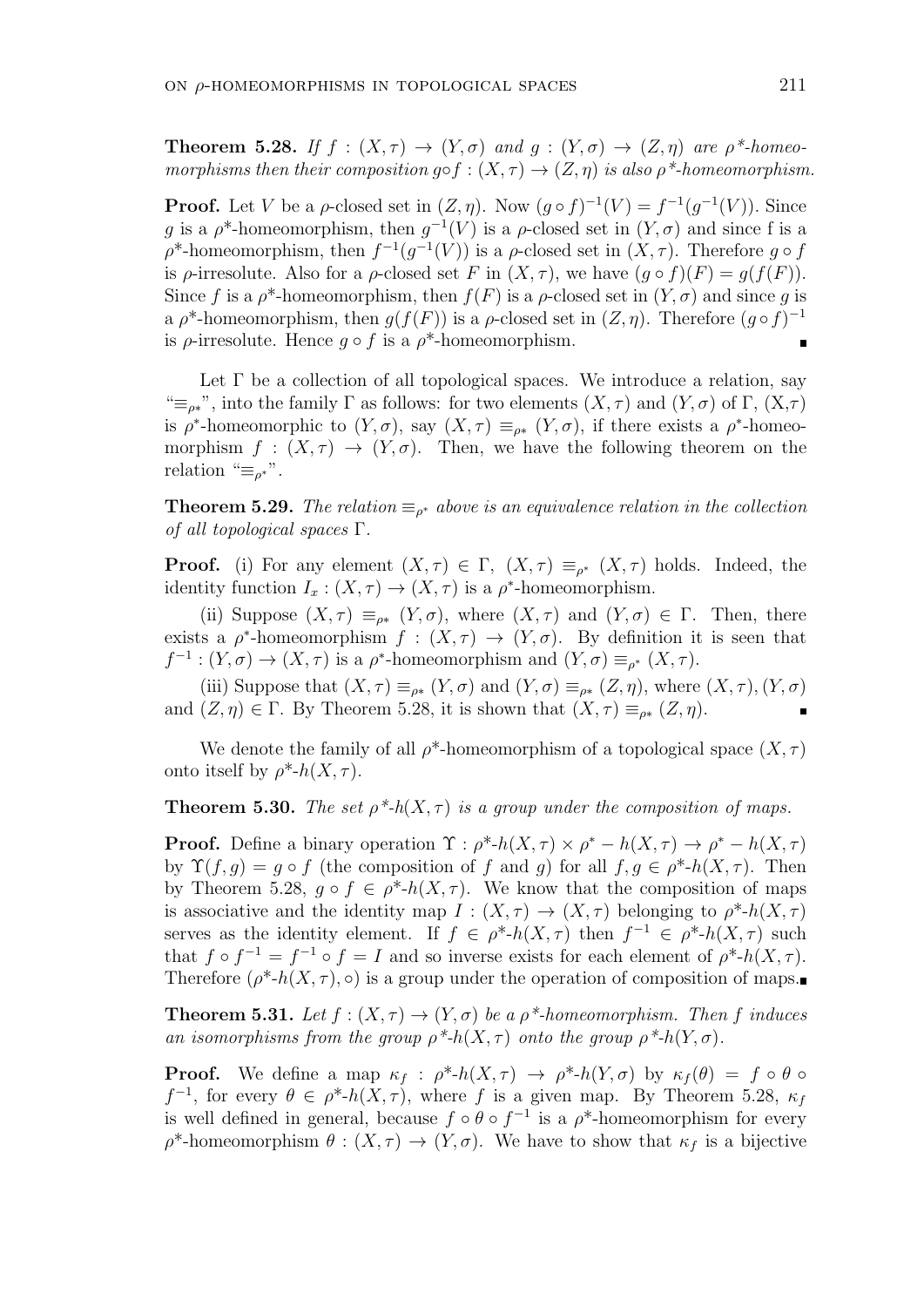homomorphism. Bijection of  $\kappa_f$  is clear. Further, for all  $\theta_1, \theta_2 \in \rho^*$ - $h(X, \tau)$ ,  $\kappa_f(\theta_1 \circ \theta_2) = f \circ (\theta_1 \circ \theta_2) \circ f^{-1} = (f \circ \theta_1 \circ f^{-1}) \circ (f \circ \theta_2 \circ f^{-1}) = \kappa_f(\theta_1) \circ \kappa_f(\theta_2).$ Therefore,  $\kappa_f$  is a homomorphism and so it is an isomorphism induced by  $f$ .

Converse of this theorem need not be true as seen from the following example. That is, there exists a map  $f : (X, \tau) \to (Y, \sigma)$  which induces an isomorphism  $\kappa_f : \rho^*$ -*h*(*X, τ*)  $\rightarrow \rho^*$ -*h*(*Y, σ*), but not  $\rho^*$ -homeomorphism.

**Example 5.32.** Let  $X=Y=\{a,b,c\}$  with  $\tau=\{\phi,\{a,b\},X\}$  and  $\sigma=\{\phi,\{b,c\},Y\}$ . Let  $f : (X, \tau) \to (Y, \sigma)$  be the identity function. Then f is not a  $\rho^*$ -homeomorphism. But the induced homeomorphism  $\kappa_f : \rho^* h(X, \tau) \to \rho^* h(Y, \sigma)$  is an isomorphism, because  $\rho^*$ - $h(X, \tau) = \{I_x, \theta_c\} \cong \rho^*$ - $h(Y, \sigma) = \{I_y, \theta_a\}.$ 

# **Corollary 5.33.**

- (i) *If*  $\rho^*$ - $h(X,\tau) \ncong \rho^*$ - $h(Y,\sigma)$ , then  $(X,\tau) \ncong (Y,\sigma)$ .
- (ii) Let  $f : (X, \tau) \to (Y, \sigma)$  and  $g : (Y, \sigma) \to (Z, \eta)$  be two  $\rho^*$ -homeomorphisms. *Then,*  $\kappa_{qof} = \kappa_q \circ \kappa_f$  *holds and*  $\kappa_{I_r} = 1$  *is the identity isomorphism.*

**Proof.** (i) (resp.(ii)) It is obvious from Theorem 5.31 (resp. the definition of  $\kappa_f$ etc).

#### **References**

- [1] Andrijevic D., *Semi-preopen sets*, Mat. Vesnik, 38 (1) (1986), 24-32.
- [2] Arokiarani L., Balachandran K. and Dontchev J., *Some characterization of gp-irresolute and gp-continuous maps between topological spaces,* Mem. Fac. Sci., Kochi. univ. (math), 20(1999), 93-104.
- [3] Arya, S.P. and Gupta, R., *On strongly continuous mappings*, Kyungpook Math. J., (1974), 131-143.
- [4] BALACHANDRAN, K., SUNDARAM P. and MAKI H., On generalized conti*nuous maps in topological spaces*, Mem. Fac. Sci., Kochi Univ., ser. A. Math., 12 (1991), 5-13.
- [5] Baker, C.W., *Contra-open and Contra closed Functions*, Math. Sci., 17 (1994), 413-415.
- [6] Devamanoharan, C., *Pious Missier, S.* and Jafari, S., *ρ-closed sets in topological spaces*. (submitted)
- [7] Devamanoharan, C., Pious Missier, S. and Jafari S., *On ρcontinuous functions*. (submitted)
- [8] Devi, R., Balachandran, K. and Maki, H., *Semi-generalized homeomorphisms and Generalized semi-homeomorphisms in topological spaces*, Indian J. Pure Appl. Math., 26 (3)(1995), 271-284.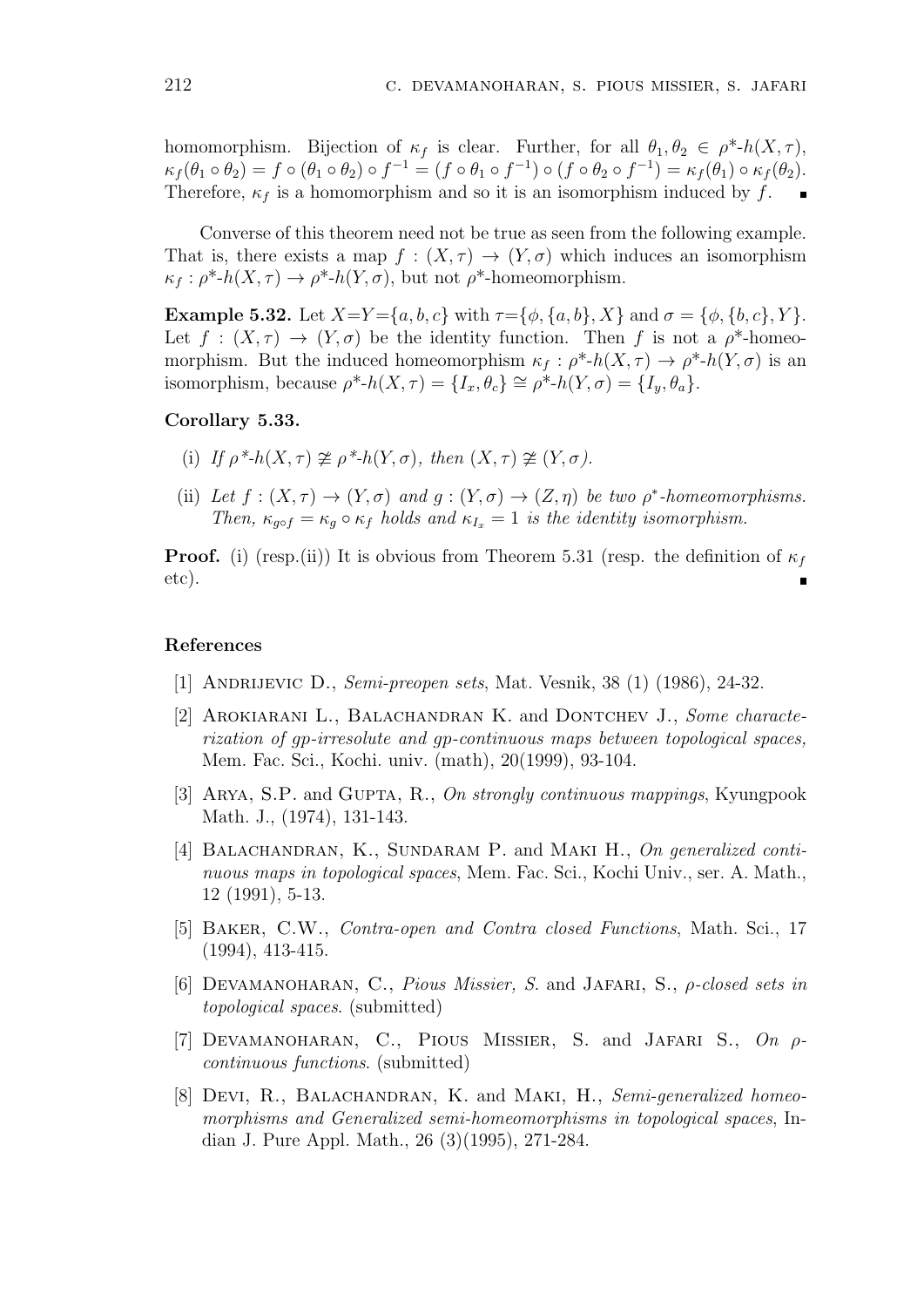- [9] Devi, R. and Balachandran, K., *Semi Generalizations of α-homeomorphisms in topological spaces,* Indian J. Pure Appl. Math., 32 (4) (2001), 551-563.
- [10] Dontchev J., *On generalizing semi-Preopen sets*, Mem. Fac. Sci., Kochi Univ., Ser. A. Math., 16 (1995), 35-48.
- [11] Dontchev J., *Contra-continuous functions and strongly s-closed spaces*, Internat. J. Math. Math. Sci., 19 (1996), 303-310.
- [12] Dontchev J. and Noiri T., *Contra-Semicontinuous functions,* Math. Pannonica, 10 (1999), 159-168.
- [13] Gnanambal Y., *Generalized Pre-regular closed sets in topological spaces*, Indian J. Pure Appl. Math., 28 (3)(1997), 351-360.
- [14] Gnanambal Y., Balachandran K., *On gpr-continuous functions in topological spaces,* Indian J. Pure Appl. Math., (1999), 30(6): 581-93.
- [15] Jafari, S. and Noiri, T., On Contra-Pre-continuous functions, Bulletin of the Malaysian Mathematical Society, 25 (1) (2002).
- [16] Jafari, S., Noiri, T., Rajesh N. and Thivagar M.L., *Another generalization of closed sets*, Kochi J. Math., 3 (2008), 25-38.
- [17] JAFARI, S., CALDAS, M., RAJESH, N. and THIVAGAR, M.L.,  $On \tilde{g}$ *homeomorphisms in topological spaces*, Proyecciones, 28 (2009), 1-19.
- [18] Levine N., *Semi-open sets, semi-continuity in topological spaces,* Amer. Math., Monthly, 70 (1963), 36-41.
- [19] Levine, N., *Generalized closed sets in topology*, Rend circ. Math. Palermo, 19 (2) (1970), 89-96.
- [20] Mashour, A.S., Abd El-Monsef, M.E. and El-Deep, S.N., *On Precontinuous and weak pre continuous mappings*, Proc, Math, Phys. Soc. Egypt, 53 (1982), 47-53.
- [21] Malghan, S.R., *Generalized closed maps,* J. Karnataka Univ. Sci., 27 (1982), 82-88.
- [22] Mashour, A.S, Abd El-Monsef, M.E., Hasanein I.A. and Noiri T., *Strongly compact spaces*, Delta J. Sci., 8 (1984), 30-46.
- [23] Mashour, A.S, Abd El-Monsef, M.E., Hasanein, I.A., *On pretopological spaces,* Bull. Math. Te. La. Soc. Math. De-La-R.S.De, tume 28 (76) , no. 1, (84).
- [24] Maki, H, Sundaram, P. and Balachandran, K., *On generalized homeomorphisms in topological spaces*, Bull. Fukuka Univ. Ed. Part III, 40 (1991), 13-21.
- [25] Noiri, T., Maki, H. and Umehara, J., *Generalized preclosed functions*, Mem. Fac. Sci. Kochi. Univ., ser. A. Maths., 19 (1998), 13-20.